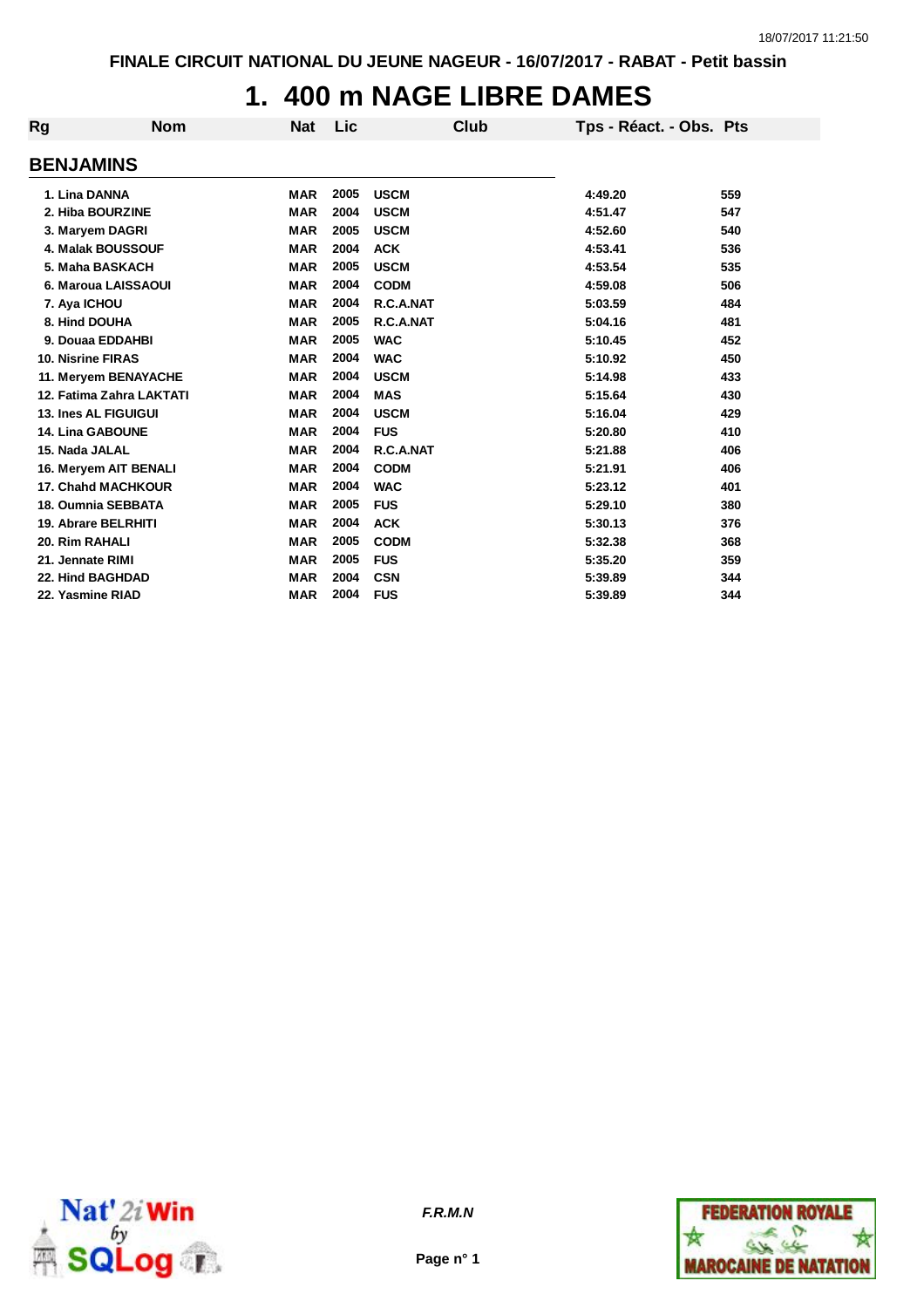## **2. 200 m NAGE LIBRE DAMES**

| Rg                      | <b>Nom</b> | <b>Nat</b> | <b>Lic</b> | Club        | Tps - Réact. - Obs. Pts |     |
|-------------------------|------------|------------|------------|-------------|-------------------------|-----|
| <b>POUSSINS</b>         |            |            |            |             |                         |     |
| 1. Yasmine YOUSRI       |            | MAR        | 2006       | <b>CNCS</b> | 2:36.48                 | 376 |
| 2. Meryem BAHAJOUB      |            | <b>MAR</b> | 2006       | <b>FUS</b>  | 2:43.60                 | 329 |
| 3. Hasnae IDRISSI       |            | <b>MAR</b> | 2007       | <b>USCM</b> | 2:44.45                 | 324 |
| 4. Rania BROUSS         |            | <b>MAR</b> | 2007       | <b>CODM</b> | 2:46.30                 | 313 |
| 5. Malak MESLOUH        |            | <b>MAR</b> | 2006       | <b>ADM</b>  | 2:46.50                 | 312 |
| 5. Inass ALLAOUI        |            | <b>MAR</b> | 2006       | A.S.F.A.R   | 2:46.50                 | 312 |
| <b>NC. Lina YAQOUBI</b> |            | <b>MAR</b> | 2006       | <b>CSN</b>  | Dsg FD                  | 0   |



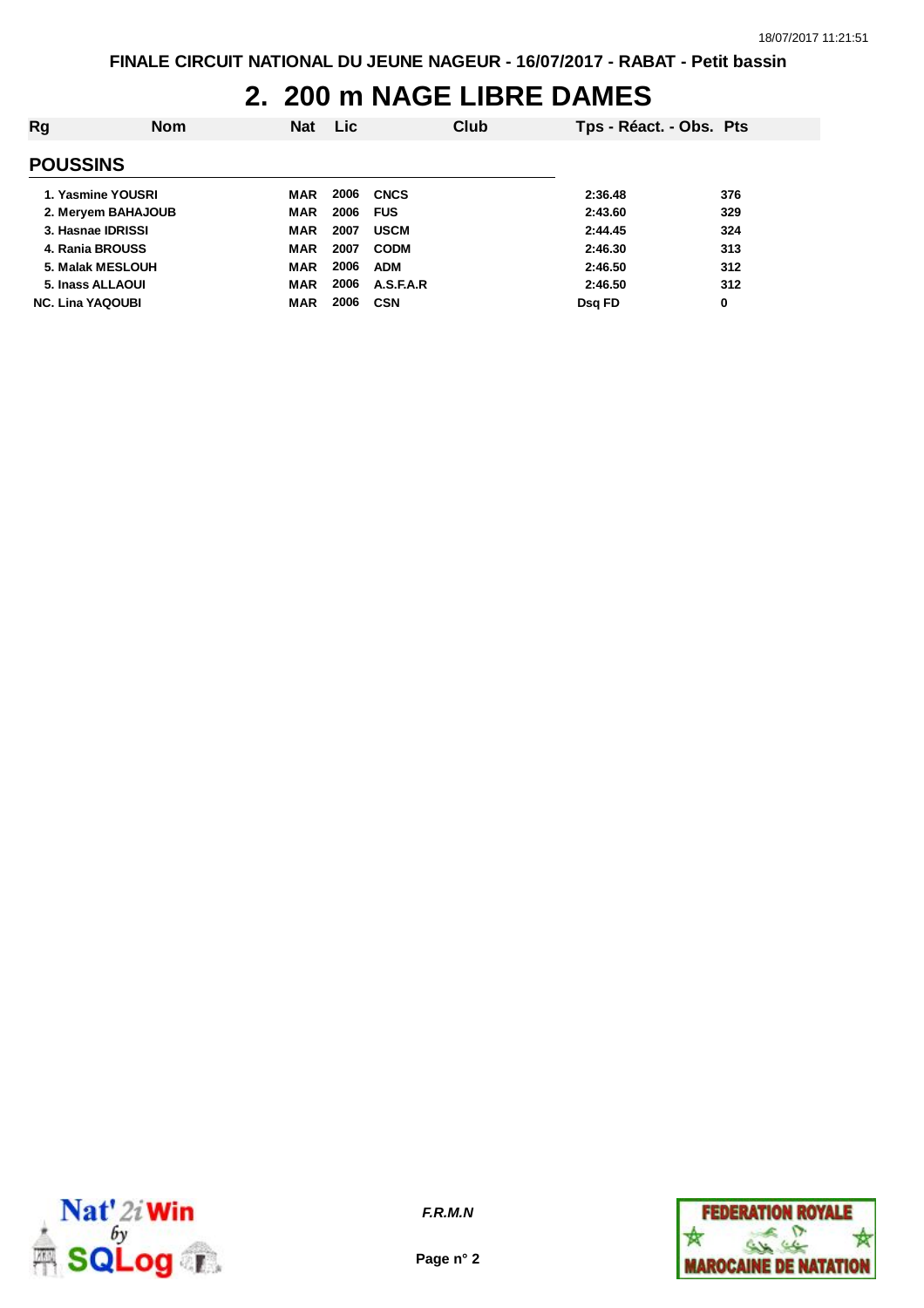# **3. 50 m PAPILLON MESSIEURS**

| Rg | <b>Nom</b>                   | <b>Nat</b> | Lic  | <b>Club</b> | Tps - Réact. - Obs. Pts |     |
|----|------------------------------|------------|------|-------------|-------------------------|-----|
|    | <b>BENJAMINS</b>             |            |      |             |                         |     |
|    | 1. Yasser BENCHEBBA          | <b>MAR</b> | 2004 | <b>USCM</b> | 28.53                   | 486 |
|    | 2. Karim JENNANE             | <b>MAR</b> | 2004 | <b>CODM</b> | 29.70                   | 430 |
|    | 3. Mehdi EL MANSAR           | <b>MAR</b> | 2004 | R.C.A.NAT   | 31.09                   | 375 |
|    | 4. Ilyas LAGSSAIBI           | <b>MAR</b> | 2004 | R.C.A.NAT   | 31.66                   | 355 |
|    | 5. Adam BOURZINE             | <b>MAR</b> | 2005 | <b>USCM</b> | 32.05                   | 342 |
|    | 6. Ismail EL YOUSFI          | <b>MAR</b> | 2004 | R.C.A.NAT   | 32.09                   | 341 |
|    | 7. Ilias EDDARI              | <b>MAR</b> | 2004 | R.C.A.NAT   | 33.08                   | 311 |
|    | 8. Mohamed Badr OUAMMOU      | <b>MAR</b> | 2004 | <b>WAC</b>  | 33.20                   | 308 |
|    | 9. Ismail DEQQAOUI           | <b>MAR</b> | 2005 | <b>USF</b>  | 33.71                   | 294 |
|    | 10. Mohamed RAFILI           | <b>MAR</b> | 2004 | R.C.A.NAT   | 33.87                   | 290 |
|    | 11. Ilyas LARABI             | <b>MAR</b> | 2004 | <b>CNCS</b> | 34.65                   | 271 |
|    | 12. Yassine SBAITI           | <b>MAR</b> | 2005 | <b>CODM</b> | 35.61                   | 250 |
|    | <b>POUSSINS</b>              |            |      |             |                         |     |
|    | 1. Hamza KAMAL               | <b>MAR</b> | 2006 | <b>USCM</b> | 32.84                   | 318 |
|    | 2. Marwane SEBBATA           | <b>MAR</b> | 2006 | <b>FUS</b>  | 34.43                   | 276 |
|    | 3. Yassine SEBBATA           | <b>MAR</b> | 2006 | <b>FUS</b>  | 35.20                   | 258 |
|    | 3. Souhaib EL MOUSSAMI       | <b>MAR</b> | 2006 | <b>CODM</b> | 35.20                   | 258 |
|    | 5. Ziyad TIJARI              | <b>MAR</b> | 2006 | <b>CODM</b> | 35.56                   | 251 |
|    | 6. Nizar SALMI               | <b>MAR</b> | 2006 | <b>CODM</b> | 36.20                   | 237 |
|    | 7. Nizar HAOUATI             | <b>MAR</b> | 2007 | <b>USF</b>  | 36.40                   | 234 |
|    | 8. Mohammed Tayeb GHALLAB    | <b>MAR</b> | 2006 | <b>SNF</b>  | 36.66                   | 229 |
|    | 9. Abdellah HANINI           | <b>MAR</b> | 2006 | <b>CODM</b> | 36.97                   | 223 |
|    | 10. Asaad BOULMAKOUL         | <b>MAR</b> | 2006 | <b>ASS</b>  | 37.23                   | 218 |
|    | 11. Samy BENCHEBBA           | <b>MAR</b> | 2006 | <b>USCM</b> | 37.63                   | 211 |
|    | 12. Omar BENMOUSSA           | <b>MAR</b> | 2006 | <b>USCM</b> | 38.04                   | 205 |
|    | 13. Yasser MAHLI             | <b>MAR</b> | 2006 | R.C.A.NAT   | 38.32                   | 200 |
|    | 13. Ahmed Amine MAHRACH      | <b>MAR</b> | 2006 | <b>WAC</b>  | 38.32                   | 200 |
|    | <b>15. Aymane TLEMCANI</b>   | <b>MAR</b> | 2006 | <b>DNF</b>  | 38.98                   | 190 |
|    | 16. Rayane ADIANNA           | <b>MAR</b> | 2007 | <b>SNF</b>  | 39.70                   | 180 |
|    | 17. Ayman LAMFEDEL           | <b>MAR</b> | 2007 | <b>CODM</b> | 40.67                   | 167 |
|    | <b>NC. Mohammed ELOTMANY</b> | MAR        | 2007 | <b>CNN</b>  | Disqual.                | 0   |



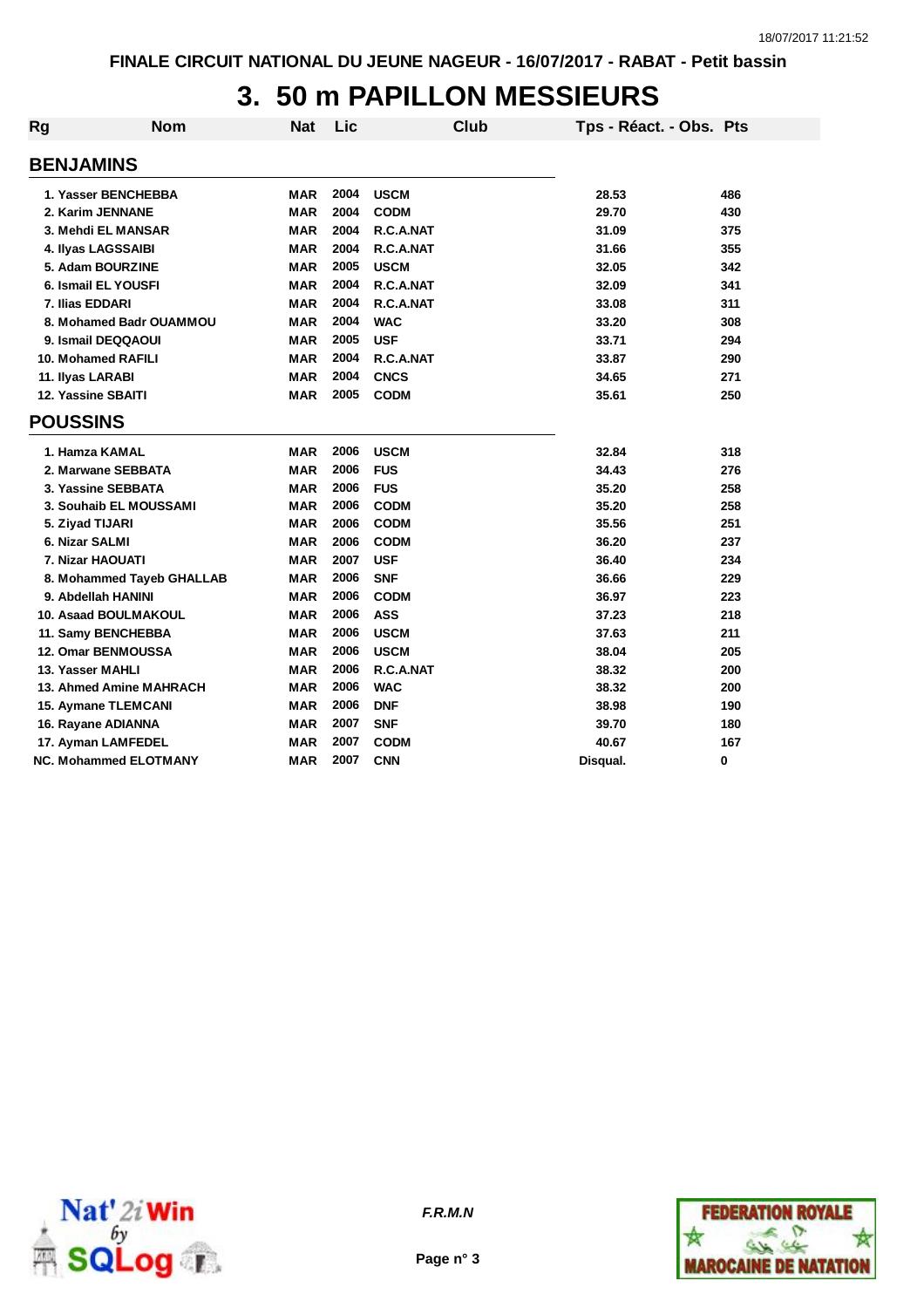## **4. 50 m PAPILLON DAMES**

| Rg | <b>Nom</b>                        | <b>Nat</b> | <b>Lic</b> | <b>Club</b> | Tps - Réact. - Obs. Pts |     |
|----|-----------------------------------|------------|------------|-------------|-------------------------|-----|
|    | <b>BENJAMINS</b>                  |            |            |             |                         |     |
|    |                                   |            |            |             |                         |     |
|    | 1. Lina DANNA                     | <b>MAR</b> | 2005       | <b>USCM</b> | 32.28                   | 433 |
|    | 2. Kamilia MAALOUF                | <b>MAR</b> | 2004       | R.C.A.NAT   | 32.80                   | 413 |
|    | 3. Hiba CHOUAIBI                  | <b>MAR</b> | 2004       | <b>USCM</b> | 32.91                   | 409 |
|    | 4. Meryem HOSNI                   | <b>MAR</b> | 2005       | <b>ACK</b>  | 33.08                   | 402 |
|    | 5. Malak BOUSSOUF                 | <b>MAR</b> | 2004       | <b>ACK</b>  | 33.13                   | 401 |
|    | 6. Aicha EL BEKALI                | <b>MAR</b> | 2004       | A.S.F.A.R   | 34.07                   | 368 |
|    | 7. Oumaima RACHIDI                | <b>MAR</b> | 2004       | <b>USCM</b> | 34.58                   | 352 |
|    | 8. Ghita TABATI                   | <b>MAR</b> | 2004       | <b>WAC</b>  | 34.69                   | 349 |
|    | 9. Ibtissam RACHID                | <b>MAR</b> | 2004       | R.C.A.NAT   | 34.91                   | 342 |
|    | 9. Nada DJEBLI                    | <b>MAR</b> | 2005       | <b>CODM</b> | 34.91                   | 342 |
|    | 11. Maroua LAISSAOUI              | <b>MAR</b> | 2004       | <b>CODM</b> | 35.19                   | 334 |
|    | <b>12. Malak DARKAOUI</b>         | <b>MAR</b> | 2005       | <b>CODM</b> | 35.26                   | 332 |
|    | 13. Rime Ines EL RHOUBARI         | <b>MAR</b> | 2004       | <b>FUS</b>  | 35.67                   | 321 |
|    | 14. Aya ICHOU                     | <b>MAR</b> | 2004       | R.C.A.NAT   | 35.72                   | 320 |
|    | 15. Basma KADI                    | <b>MAR</b> | 2004       | <b>CODM</b> | 35.81                   | 317 |
|    | 16. Yasmine RIAD                  | <b>MAR</b> | 2004       | <b>FUS</b>  | 36.60                   | 297 |
|    | 17. Malak LAMHITI                 | <b>MAR</b> | 2004       | <b>SNF</b>  | 37.26                   | 281 |
|    | <b>18. Rim IDRISSI ROCHI ISSI</b> | <b>MAR</b> | 2005       | <b>DNF</b>  | 37.41                   | 278 |
|    | 19. Mouna Yassmina MASAIF         | <b>MAR</b> | 2005       | <b>ACK</b>  | 37.90                   | 267 |
|    | 19. Chahd ALAMI                   | <b>MAR</b> | 2004       | <b>DNF</b>  | 37.90                   | 267 |
|    | 21. Imane BAMHAOUED               | <b>MAR</b> | 2004       | A.S.F.A.R   | 38.94                   | 247 |
|    | 22. Nour Elhouda YOUSFI           | <b>MAR</b> | 2005       | <b>CNN</b>  | 40.91                   | 213 |
|    | <b>POUSSINS</b>                   |            |            |             |                         |     |
|    | 1. Yassmine DRAYEF                | <b>MAR</b> | 2006       | R.C.A.NAT   | 34.44                   | 357 |
|    | 2. Abir MAHSSOUNE                 | <b>MAR</b> | 2006       | <b>CODM</b> | 37.50                   | 276 |
|    | 3. Marwa SMOUNI                   | <b>MAR</b> | 2007       | <b>CODM</b> | 37.95                   | 266 |
|    | 4. Lina YAQOUBI                   | <b>MAR</b> | 2006       | <b>CSN</b>  | 39.00                   | 245 |
|    | 5. Ghita ALADLOUNI                | <b>MAR</b> | 2006       | <b>JIHA</b> | 39.34                   | 239 |
|    | 6. Malak MEQDAR                   | <b>MAR</b> | 2007       | <b>CODM</b> | 39.67                   | 233 |
|    | 7. Rhita EL BOURAKKADI            | <b>MAR</b> | 2007       | <b>SNF</b>  | 41.50                   | 204 |



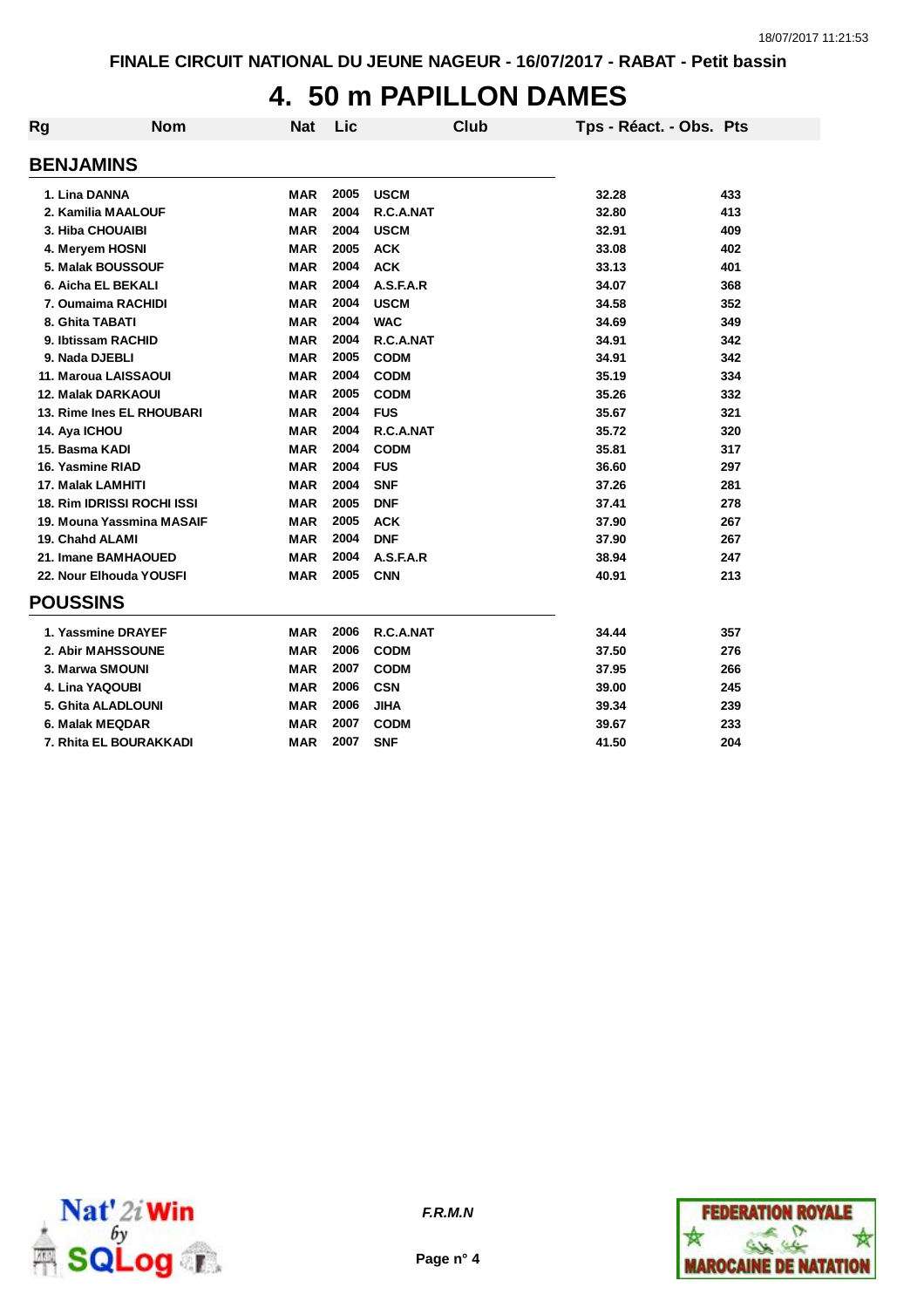# **5. 100 m NAGE LIBRE MESSIEURS**

| Rg                      | <b>Nom</b>                 | <b>Nat</b> | <b>Lic</b> | Club        | Tps - Réact. - Obs. Pts |     |
|-------------------------|----------------------------|------------|------------|-------------|-------------------------|-----|
| <b>BENJAMINS</b>        |                            |            |            |             |                         |     |
|                         | 1. Yasser BENCHEBBA        | MAR        | 2004       | <b>USCM</b> | 56.72                   | 565 |
|                         | 2. Salim FRIKECH           | <b>MAR</b> | 2004       | <b>CODM</b> | 59.33                   | 494 |
|                         | 3. Mohamed Sami ZEMZAMI    | <b>MAR</b> | 2005       | <b>USCM</b> | 1:01.52                 | 443 |
|                         | 4. Karim JENNANE           | <b>MAR</b> | 2004       | <b>CODM</b> | 1:02.05                 | 432 |
|                         | 5. Ismail EL YOUSFI        | <b>MAR</b> | 2004       | R.C.A.NAT   | 1:03.44                 | 404 |
|                         | 6. Mohammed MOUISSE        | <b>MAR</b> | 2004       | <b>USF</b>  | 1:03.72                 | 399 |
| 7. Ilias EDDARI         |                            | <b>MAR</b> | 2004       | R.C.A.NAT   | 1:04.25                 | 389 |
|                         | 8. Anas BOUHAMIDI ALAOUI   | <b>MAR</b> | 2004       | <b>CODM</b> | 1:04.41                 | 386 |
|                         | 9. Adam BOURZINE           | <b>MAR</b> | 2005       | <b>USCM</b> | 1:04.81                 | 379 |
| <b>10. Said CHAHINE</b> |                            | <b>MAR</b> | 2005       | <b>USCM</b> | 1:04.90                 | 377 |
|                         | 11. Ilyas LAGSSAIBI        | <b>MAR</b> | 2004       | R.C.A.NAT   | 1:05.19                 | 372 |
| 11. Walid RHLIL         |                            | <b>MAR</b> | 2004       | <b>CODM</b> | 1:05.19                 | 372 |
|                         | 13. Hamza BENHLIMA         | <b>MAR</b> | 2004       | <b>ASS</b>  | 1:06.14                 | 356 |
|                         | 14. Mohamed RAFILI         | <b>MAR</b> | 2004       | R.C.A.NAT   | 1:07.03                 | 342 |
|                         | <b>15. Youssef IDRISSI</b> | <b>MAR</b> | 2005       | <b>CODM</b> | 1:07.51                 | 335 |
| 16. Ilyas LARABI        |                            | <b>MAR</b> | 2004       | <b>CNCS</b> | 1:07.73                 | 332 |
|                         | 17. Aymane BOUZAIDI        | <b>MAR</b> | 2005       | <b>CSN</b>  | 1:09.02                 | 314 |
|                         | 18. Yasser OUARIACH        | <b>MAR</b> | 2005       | U.S.O       | 1:16.77                 | 228 |



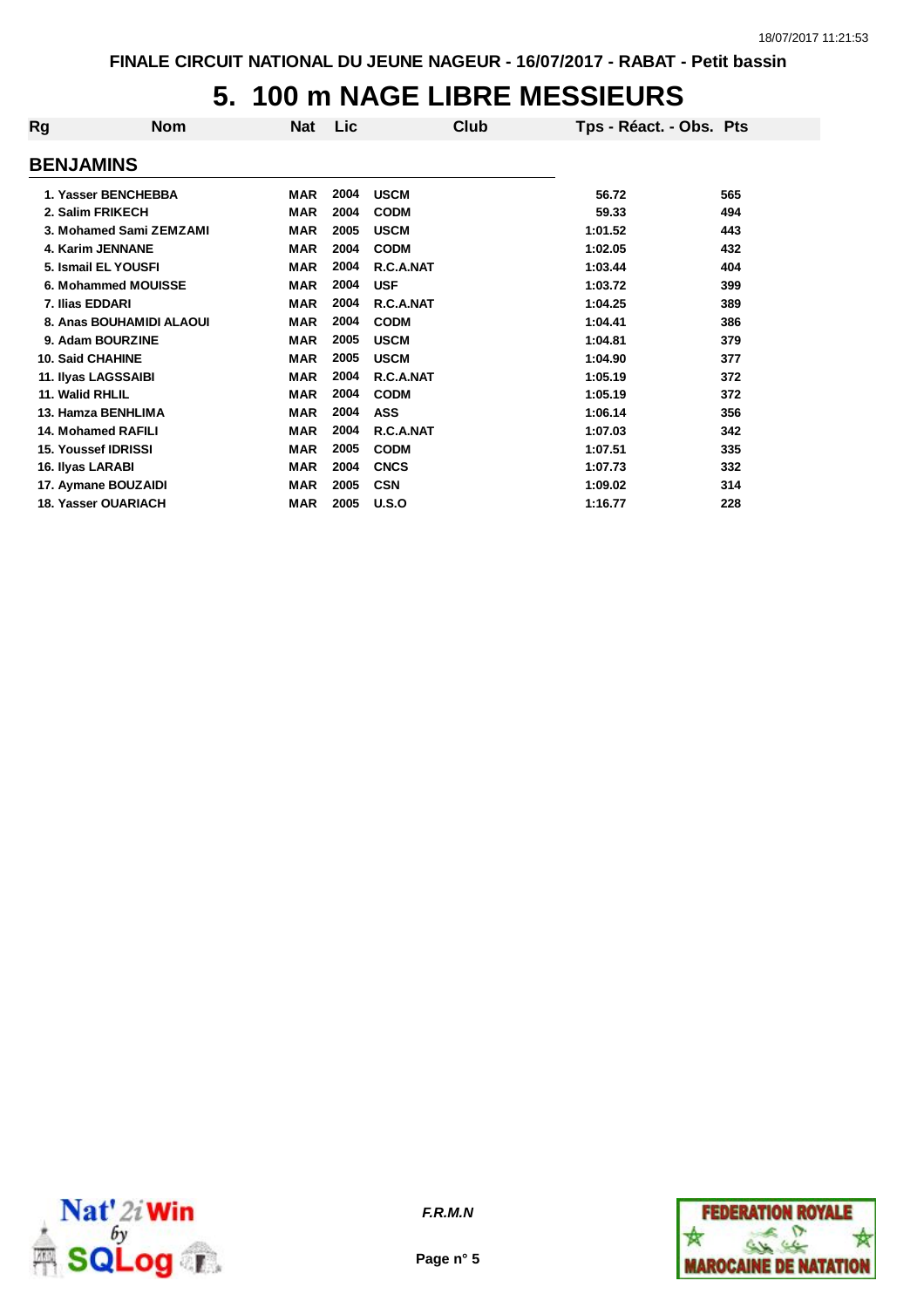# **6. 100 m NAGE LIBRE DAMES**

| Rg                         | <b>Nom</b> | <b>Nat</b> | Lic  | <b>Club</b> | Tps - Réact. - Obs. Pts |     |
|----------------------------|------------|------------|------|-------------|-------------------------|-----|
| <b>BENJAMINS</b>           |            |            |      |             |                         |     |
| 1. Maha BASKACH            |            | <b>MAR</b> | 2005 | <b>USCM</b> | 1:04.85                 | 517 |
| 2. Hiba BOURZINE           |            | <b>MAR</b> | 2004 | <b>USCM</b> | 1:04.86                 | 517 |
| 3. Ibtissam RACHID         |            | <b>MAR</b> | 2004 | R.C.A.NAT   | 1:04.93                 | 515 |
| 4. Maryem DAGRI            |            | <b>MAR</b> | 2005 | <b>USCM</b> | 1:05.95                 | 492 |
| 5. Basma KADI              |            | <b>MAR</b> | 2004 | <b>CODM</b> | 1:06.06                 | 489 |
| 6. Aicha EL BEKALI         |            | <b>MAR</b> | 2004 | A.S.F.A.R   | 1:06.25                 | 485 |
| 7. Fatima Zahra LAKTATI    |            | <b>MAR</b> | 2004 | <b>MAS</b>  | 1:06.34                 | 483 |
| 8. Nisrine FIRAS           |            | <b>MAR</b> | 2004 | <b>WAC</b>  | 1:06.72                 | 475 |
| 9. Oumaima RACHIDI         |            | <b>MAR</b> | 2004 | <b>USCM</b> | 1:07.25                 | 464 |
| <b>10. Hiba CHOUAIBI</b>   |            | <b>MAR</b> | 2004 | <b>USCM</b> | 1:07.30                 | 463 |
| 11. Meryem HOSNI           |            | <b>MAR</b> | 2005 | <b>ACK</b>  | 1:07.49                 | 459 |
| 11. Hind DOUHA             |            | <b>MAR</b> | 2005 | R.C.A.NAT   | 1:07.49                 | 459 |
| 13. Nada DJEBLI            |            | <b>MAR</b> | 2005 | <b>CODM</b> | 1:07.69                 | 455 |
| 14. Oumnia SEBBATA         |            | <b>MAR</b> | 2005 | <b>FUS</b>  | 1:08.06                 | 447 |
| <b>15. Douaa EDDAHBI</b>   |            | <b>MAR</b> | 2005 | <b>WAC</b>  | 1:08.11                 | 446 |
| <b>16. Abrare BELRHITI</b> |            | <b>MAR</b> | 2004 | <b>ACK</b>  | 1:09.23                 | 425 |
| 17. Meryem AIT BENALI      |            | <b>MAR</b> | 2004 | <b>CODM</b> | 1:09.43                 | 421 |
| <b>18. Ghita TABATI</b>    |            | MAR        | 2004 | <b>WAC</b>  | 1:09.52                 | 420 |
| <b>19. Kamilia MAALOUF</b> |            | <b>MAR</b> | 2004 | R.C.A.NAT   | 1:09.56                 | 419 |
| 20. Malak DARKAOUI         |            | <b>MAR</b> | 2005 | <b>CODM</b> | 1:10.16                 | 408 |
| 21. Ines AL FIGUIGUI       |            | <b>MAR</b> | 2004 | <b>USCM</b> | 1:10.22                 | 407 |
| 22. Lina GABOUNE           |            | <b>MAR</b> | 2004 | <b>FUS</b>  | 1:10.26                 | 407 |
| 23. Rim RAHALI             |            | <b>MAR</b> | 2005 | <b>CODM</b> | 1:10.92                 | 395 |
| <b>24. Chahd MACHKOUR</b>  |            | <b>MAR</b> | 2004 | <b>WAC</b>  | 1:11.30                 | 389 |
| 25. Rime Ines EL RHOUBARI  |            | <b>MAR</b> | 2004 | <b>FUS</b>  | 1:11.81                 | 381 |
| 26. Fatima Zahra MOUKTADIR |            | <b>MAR</b> | 2004 | <b>CNCS</b> | 1:11.85                 | 380 |
| 27. Wiam BAQARROU          |            | <b>MAR</b> | 2004 | <b>CODM</b> | 1:12.54                 | 369 |
| 28. Nada JALAL             |            | <b>MAR</b> | 2004 | R.C.A.NAT   | 1:12.61                 | 368 |
| <b>29. Hind BAGHDAD</b>    |            | <b>MAR</b> | 2004 | <b>CSN</b>  | 1:13.20                 | 360 |
| 30. Malak LAMHITI          |            | <b>MAR</b> | 2004 | <b>SNF</b>  | 1:15.88                 | 323 |
| <b>31. Sara BELLAMINE</b>  |            | <b>MAR</b> | 2004 | <b>ASS</b>  | 1:16.88                 | 310 |



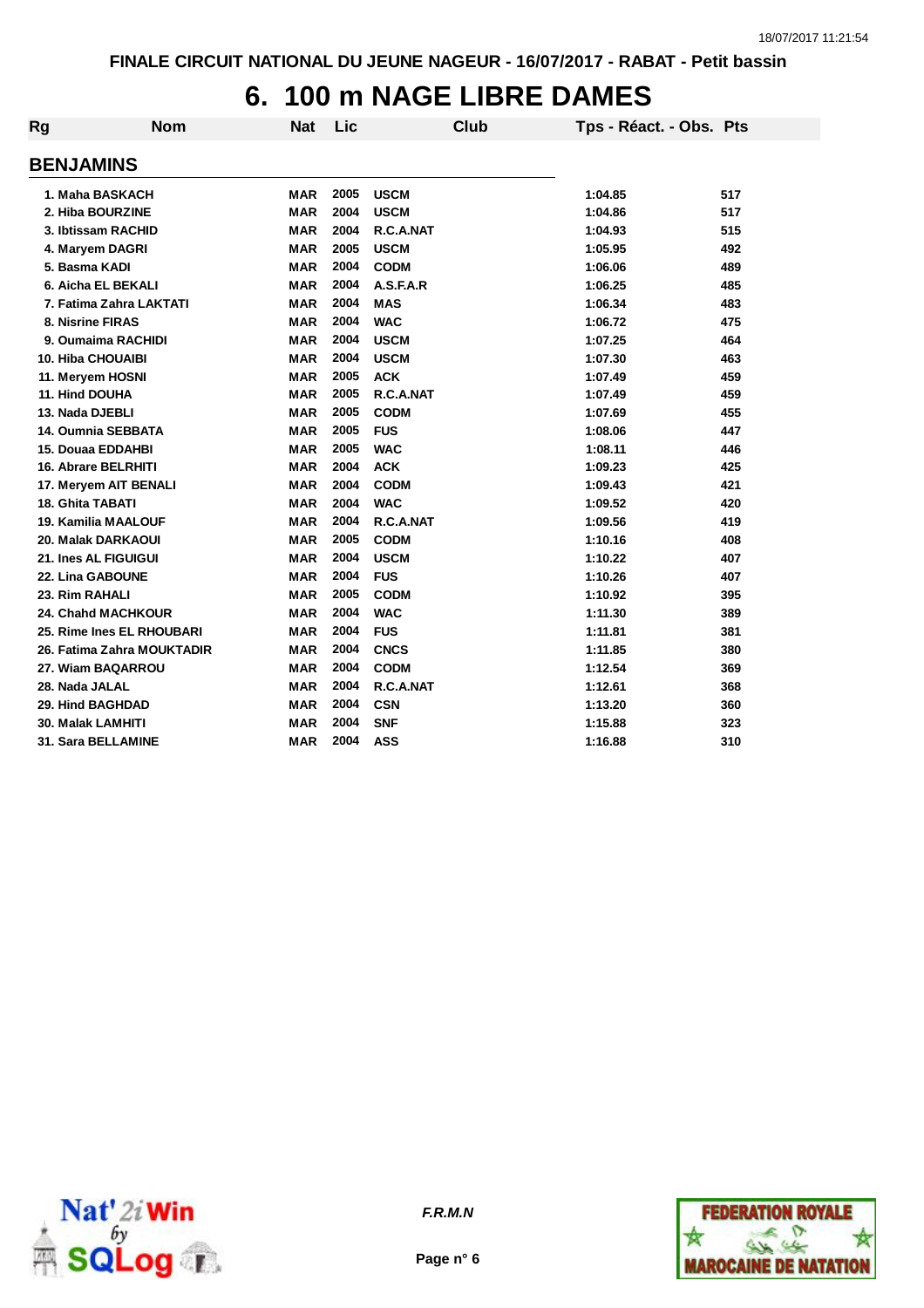## **7. 50 m NAGE LIBRE MESSIEURS**

| <b>Rg</b>                  | <b>Nom</b>                | <b>Nat</b> | Lic  | <b>Club</b> | Tps - Réact. - Obs. Pts |     |
|----------------------------|---------------------------|------------|------|-------------|-------------------------|-----|
| <b>POUSSINS</b>            |                           |            |      |             |                         |     |
| 1. Marwane SEBBATA         |                           | <b>MAR</b> | 2006 | <b>FUS</b>  | 29.48                   | 357 |
| 2. Yassine SEBBATA         |                           | <b>MAR</b> | 2006 | <b>FUS</b>  | 30.74                   | 314 |
| 2. Ziyad TIJARI            |                           | <b>MAR</b> | 2006 | <b>CODM</b> | 30.74                   | 314 |
| 4. Souhaib EL MOUSSAMI     |                           | <b>MAR</b> | 2006 | <b>CODM</b> | 30.82                   | 312 |
| 5. Akram NEJJAR            |                           | <b>MAR</b> | 2006 | <b>USCM</b> | 31.09                   | 304 |
| 6. Saif Eddine CHOUAIBI    |                           | <b>MAR</b> | 2006 | <b>ADM</b>  | 32.19                   | 274 |
| 7. Abdelkabir ENNAJM       |                           | <b>MAR</b> | 2006 | <b>CODM</b> | 32.48                   | 266 |
|                            | 8. Mohammed Tayeb GHALLAB | <b>MAR</b> | 2006 | <b>SNF</b>  | 32.50                   | 266 |
| 9. Nizar HAOUATI           |                           | <b>MAR</b> | 2007 | <b>USF</b>  | 32.66                   | 262 |
| 10. Jad KHERBOUCHE         |                           | <b>MAR</b> | 2006 | <b>ACK</b>  | 33.13                   | 251 |
| 11. Adam LAMHITI           |                           | <b>MAR</b> | 2006 | <b>SNF</b>  | 33.16                   | 250 |
| <b>12. Amine RACHEK</b>    |                           | <b>MAR</b> | 2006 | <b>CODM</b> | 33.27                   | 248 |
| <b>13. Ziad MAHRACH</b>    |                           | <b>MAR</b> | 2006 | <b>USF</b>  | 33.70                   | 238 |
| <b>14. Karim BOUGHALEB</b> |                           | <b>MAR</b> | 2006 | <b>SNF</b>  | 33.75                   | 237 |
| 15. Yassine MIFTAH         |                           | <b>MAR</b> | 2006 | <b>CNN</b>  | 33.84                   | 236 |
| <b>16. Ahmed BENNANI</b>   |                           | <b>MAR</b> | 2006 | <b>CODM</b> | 34.41                   | 224 |
| 17. Rayane ADIANNA         |                           | <b>MAR</b> | 2007 | <b>SNF</b>  | 34.53                   | 222 |
| <b>18. Nabil EL MOUMI</b>  |                           | <b>MAR</b> | 2006 | <b>JIHA</b> | 35.07                   | 212 |
| 19. Asaad BOULMAKOUL       |                           | <b>MAR</b> | 2006 | <b>ASS</b>  | 35.25                   | 208 |
|                            | 20. Adam Othmane HAMDAOUI | <b>MAR</b> | 2006 | <b>MCO</b>  | 35.31                   | 207 |
| 21. El Mehdi MOUHACHIM     |                           | <b>MAR</b> | 2006 | <b>JIHA</b> | 35.49                   | 204 |
| 22. Salaheddine KOJMANE    |                           | <b>MAR</b> | 2006 | <b>CODM</b> | 36.13                   | 193 |
| 23. Ahmed Amine MAHRACH    |                           | <b>MAR</b> | 2006 | <b>WAC</b>  | 38.67                   | 158 |
| 23. Mohamed MALKI          |                           | <b>MAR</b> | 2007 | <b>WAC</b>  | 38.67                   | 158 |
| <b>NC. Hamza AINOUSS</b>   |                           | <b>MAR</b> | 2006 | <b>CODM</b> | Frf n.d.                |     |



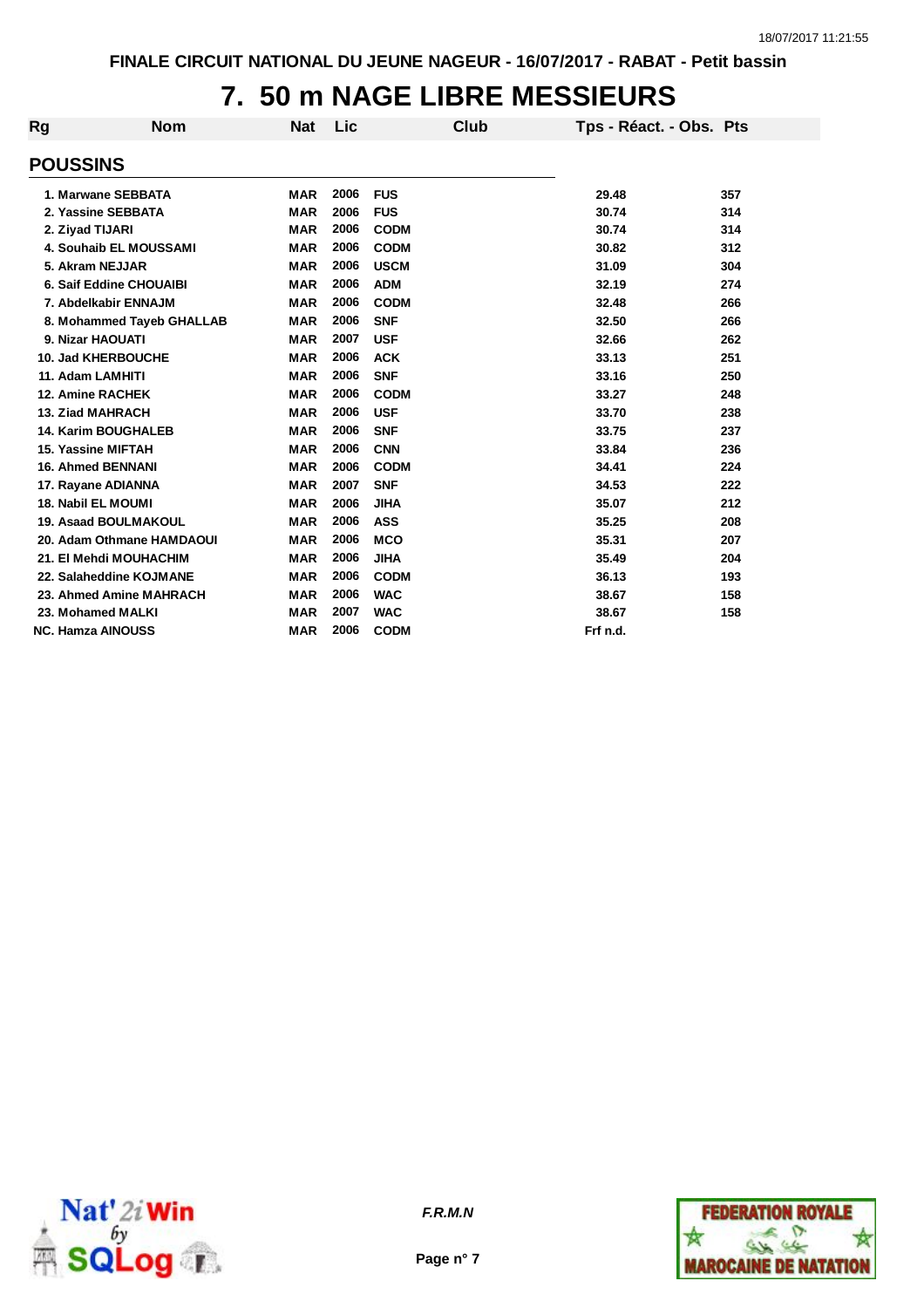## **8. 50 m NAGE LIBRE DAMES**

| Rg | <b>Nom</b>                     | <b>Nat</b> | Lic  | Club        |       | Tps - Réact. - Obs. Pts |
|----|--------------------------------|------------|------|-------------|-------|-------------------------|
|    | <b>POUSSINS</b>                |            |      |             |       |                         |
|    | 1. Yassmine DRAYEF             | <b>MAR</b> | 2006 | R.C.A.NAT   | 32.60 | 385                     |
|    | 2. Inass ALLAOUI               | <b>MAR</b> | 2006 | A.S.F.A.R   | 33.09 | 368                     |
|    | 3. Yasmine YOUSRI              | <b>MAR</b> | 2006 | <b>CNCS</b> | 33.38 | 359                     |
|    | <b>4. Abir MAHSSOUNE</b>       | <b>MAR</b> | 2006 | <b>CODM</b> | 33.55 | 354                     |
|    | 5. Malak TIBARI                | <b>MAR</b> | 2006 | A.S.F.A.R   | 33.66 | 350                     |
|    | 6. Marwa SMOUNI                | <b>MAR</b> | 2007 | <b>CODM</b> | 33.81 | 345                     |
|    | 7. Wissal ELMARDI              | <b>MAR</b> | 2006 | <b>CODM</b> | 34.08 | 337                     |
|    | 8. Rania BROUSS                | <b>MAR</b> | 2007 | <b>CODM</b> | 34.16 | 335                     |
|    | 9. Douaa LEZREK                | <b>MAR</b> | 2006 | <b>JIHA</b> | 34.66 | 321                     |
|    | 10. Malak MESLOUH              | <b>MAR</b> | 2006 | <b>ADM</b>  | 34.98 | 312                     |
|    | 11. Rim KARIMI                 | <b>MAR</b> | 2007 | <b>WAC</b>  | 35.07 | 309                     |
|    | 12. Salma KADIRI HASSANI       | <b>MAR</b> | 2006 | <b>SNF</b>  | 35.34 | 302                     |
|    | <b>13. Ghita ALADLOUNI</b>     | <b>MAR</b> | 2006 | <b>JIHA</b> | 35.50 | 298                     |
|    | <b>14. Malak LAHJOUJI</b>      | <b>MAR</b> | 2006 | <b>CODM</b> | 35.59 | 296                     |
|    | 15. Salma EL YOUSFI            | <b>MAR</b> | 2007 | R.C.A.NAT   | 35.88 | 289                     |
|    | 16. Israa LAHLAISSI            | <b>MAR</b> | 2006 | <b>TSC</b>  | 36.03 | 285                     |
|    | <b>17. Rhita EL BOURAKKADI</b> | <b>MAR</b> | 2007 | <b>SNF</b>  | 36.08 | 284                     |
|    | 18. Zainab IDRISSI             | <b>MAR</b> | 2007 | <b>CNCS</b> | 36.10 | 284                     |
|    | 19. Yassmine LAFDILI           | <b>MAR</b> | 2006 | <b>USF</b>  | 36.11 | 283                     |
|    | 20. Lina EL OUADIH             | <b>MAR</b> | 2006 | <b>JIHA</b> | 36.20 | 281                     |
|    | 21. Sarah LACOMBE              | <b>MAR</b> | 2007 | <b>JIHA</b> | 37.78 | 247                     |
|    | 22. Fatima Zahra NAJAH         | <b>MAR</b> | 2006 | U.S.O       | 39.70 | 213                     |
|    |                                |            |      |             |       |                         |



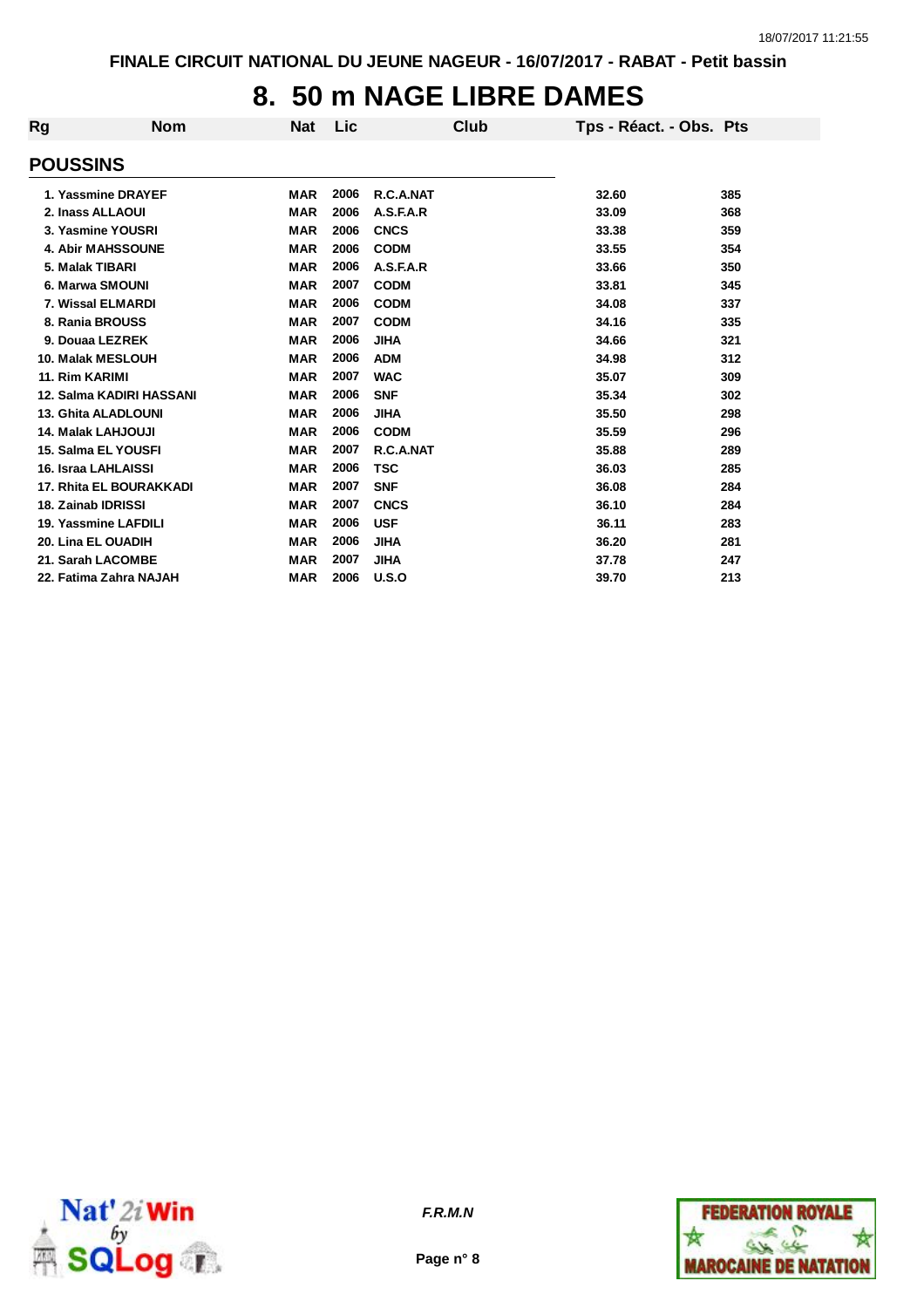## **9. 200 m 4 NAGES MESSIEURS**

| <b>Rg</b> | <b>Nom</b>                 | <b>Nat</b> | Lic  | <b>Club</b>   | Tps - Réact. - Obs. Pts |     |
|-----------|----------------------------|------------|------|---------------|-------------------------|-----|
|           | <b>BENJAMINS</b>           |            |      |               |                         |     |
|           | 1. Mehdi EL MANSAR         | <b>MAR</b> | 2004 | R.C.A.NAT     | 2:26.28                 | 477 |
|           | 2. Salim FRIKECH           | <b>MAR</b> | 2004 | <b>CODM</b>   | 2:28.34                 | 458 |
|           | 3. Mohamed Sami ZEMZAMI    | <b>MAR</b> | 2005 | <b>USCM</b>   | 2:35.55                 | 397 |
|           | <b>4. Said CHAHINE</b>     | <b>MAR</b> | 2005 | <b>USCM</b>   | 2:41.66                 | 354 |
|           | 5. Ismail DEQQAOUI         | <b>MAR</b> | 2005 | <b>USF</b>    | 2:42.85                 | 346 |
|           | 6. Anas BOUHAMIDI ALAOUI   | <b>MAR</b> | 2004 | <b>CODM</b>   | 2:43.03                 | 345 |
|           | 7. Abdellah ESSONNI        | <b>MAR</b> | 2004 | <b>CODM</b>   | 2:43.60                 | 341 |
|           | 8. Hamza BENHLIMA          | <b>MAR</b> | 2004 | <b>ASS</b>    | 2:44.00                 | 339 |
|           | 9. Youssef BOUHMOUCH       | <b>MAR</b> | 2004 | <b>USCM</b>   | 2:44.75                 | 334 |
|           | 10. Mohammed MOUISSE       | <b>MAR</b> | 2004 | <b>USF</b>    | 2:44.78                 | 334 |
|           | 11. Mohamed Badr OUAMMOU   | <b>MAR</b> | 2004 | <b>WAC</b>    | 2:46.44                 | 324 |
|           | <b>12. Ali ESSARSARE</b>   | <b>MAR</b> | 2005 | <b>CODM</b>   | 2:47.56                 | 317 |
|           | 13. Youssef IDRISSI        | <b>MAR</b> | 2005 | <b>CODM</b>   | 2:49.40                 | 307 |
|           | 14. Ilias DRISSI           | <b>MAR</b> | 2004 | <b>FUS</b>    | 2:49.92                 | 304 |
|           | 15. Soufiane AZFAR         | <b>MAR</b> | 2004 | <b>USF</b>    | 2:50.53                 | 301 |
|           | 16. Taha CHTATI            | <b>MAR</b> | 2005 | <b>CODM</b>   | 2:54.23                 | 282 |
|           | 17. Alae BOUARGANE         | <b>MAR</b> | 2005 | <b>CODM</b>   | 2:55.84                 | 275 |
|           | <b>NC. Khalil ELMOUNE</b>  | <b>MAR</b> | 2005 | <b>CODM</b>   | Dsg NI                  | 0   |
|           | <b>POUSSINS</b>            |            |      |               |                         |     |
|           | 1. Hamza KAMAL             | <b>MAR</b> | 2006 | <b>USCM</b>   | 2:40.59                 | 361 |
|           | 2. Akram NEJJAR            | <b>MAR</b> | 2006 | <b>USCM</b>   | 2:45.66                 | 329 |
|           | 3. Jad KHERBOUCHE          | <b>MAR</b> | 2006 | <b>ACK</b>    | 2:52.92                 | 289 |
|           | 4. Samy BENCHEBBA          | <b>MAR</b> | 2006 | <b>USCM</b>   | 2:57.30                 | 268 |
|           | 5. Omar BENMOUSSA          | <b>MAR</b> | 2006 | <b>USCM</b>   | 3:01.77                 | 249 |
|           | 6. Ali ELKHALIL            | <b>MAR</b> | 2006 | <b>FUS</b>    | 3:01.85                 | 248 |
|           | 7. Mouad BENGUIRA          | <b>MAR</b> | 2006 | <b>KACM</b>   | 3:08.22                 | 224 |
|           | <b>NC. Abdellah HANINI</b> | <b>MAR</b> | 2006 | <b>CODM</b>   | Abandon                 | 0   |
|           | <b>NC. Yasser MAHLI</b>    | <b>MAR</b> | 2006 | R.C.A.NAT     | Dsq VI                  | 0   |
|           | <b>NC. Ziad MAHRACH</b>    | <b>MAR</b> | 2006 | <b>USF</b>    | Dsq VI                  | 0   |
|           | <b>NC. Nizar SALMI</b>     | <b>MAR</b> | 2006 | <b>CODM</b>   | Dsq VI                  | 0   |
|           | <b>NC. Hamza TABIT</b>     | <b>MAR</b> | 2006 | <b>ASAMIN</b> | Dsq NI                  | 0   |
|           | <b>NC. Hamza FILALI</b>    | <b>MAR</b> | 2006 | <b>USCM</b>   | Dsq NI                  | 0   |



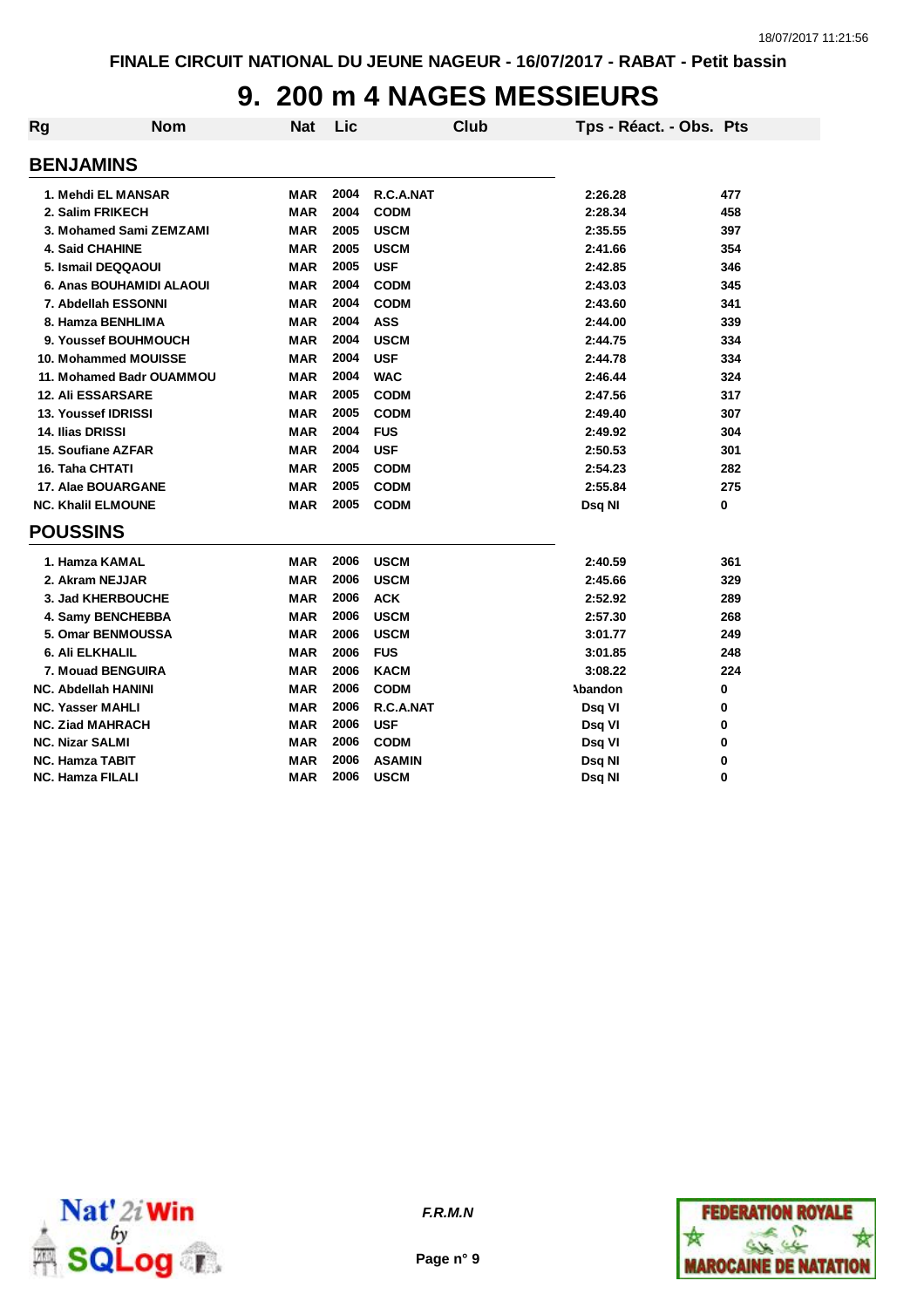## **10. 4 x 50 m 4 NAGES MESSIEURS**

| Rg                              | <b>Nom</b>                     | Nat                      | Lic      |             | Club | Tps - Réact. - Obs. Pts |            |
|---------------------------------|--------------------------------|--------------------------|----------|-------------|------|-------------------------|------------|
| <b>BENJAMINS</b>                |                                |                          |          |             |      |                         |            |
| 1. Salim FRIKECH                |                                | <b>MAR</b>               | 2004     | <b>CODM</b> |      | 2:09.28                 | 393        |
| <b>Karim JENNANE</b>            |                                | <b>MAR</b>               | 2004     | <b>CODM</b> |      |                         | 393        |
|                                 | Anas BOUHAMIDI ALAOUI          | <b>MAR</b>               | 2004     | <b>CODM</b> |      |                         | 393        |
| <b>Walid RHLIL</b>              |                                | <b>MAR</b>               | 2004     | <b>CODM</b> |      |                         | 393        |
| 2. Yasser BENCHEBBA             |                                | <b>MAR</b>               | 2004     | <b>USCM</b> |      | 2:09.39                 | 392        |
| <b>Youssef BOUHMOUCH</b>        |                                | <b>MAR</b>               | 2004     | <b>USCM</b> |      |                         | 392        |
| <b>Adam BOURZINE</b>            |                                | MAR                      | 2005     | <b>USCM</b> |      |                         | 392        |
|                                 | <b>Mohamed Sami ZEMZAMI</b>    | <b>MAR</b>               | 2005     | <b>USCM</b> |      |                         | 392        |
| 3. Mehdi EL MANSAR              |                                | <b>MAR</b>               | 2004     | R.C.A.NAT   |      | 2:10.20                 | 385        |
| Ilias EDDARI                    |                                | <b>MAR</b>               | 2004     | R.C.A.NAT   |      |                         | 385        |
| <b>Ilyas LAGSSAIBI</b>          |                                | <b>MAR</b>               | 2004     | R.C.A.NAT   |      |                         | 385        |
| <b>Ismail EL YOUSFI</b>         |                                | <b>MAR</b>               | 2004     | R.C.A.NAT   |      |                         | 385        |
| 4. Saad YASSIRI                 |                                | <b>MAR</b>               | 2005     | <b>USF</b>  |      | 2:23.42                 | 288        |
| <b>Salmane DKHISSI</b>          |                                | <b>MAR</b>               | 2004     | <b>USF</b>  |      |                         | 288        |
| <b>Ismail DEQQAOUI</b>          |                                | <b>MAR</b>               | 2005     | <b>USF</b>  |      |                         | 288        |
| <b>Mohammed MOUISSE</b>         |                                | <b>MAR</b>               | 2004     | <b>USF</b>  |      |                         | 288        |
| 5. Mohammed EL KHDARI           |                                | <b>MAR</b>               | 2004     | <b>CSN</b>  |      | 2:27.59                 | 264        |
| <b>Moncef BEN EL HADJ</b>       |                                | <b>MAR</b>               | 2004     | <b>CSN</b>  |      |                         | 264        |
|                                 | <b>Mohammed Amjad BENDGUIG</b> | <b>MAR</b>               | 2004     | <b>CSN</b>  |      |                         | 264        |
| <b>Aymane BOUZAIDI</b>          |                                | <b>MAR</b>               | 2005     | <b>CSN</b>  |      |                         | 264        |
| 6. Saad BOUKIOUD                |                                | <b>MAR</b>               | 2004     | <b>CNCS</b> |      | 2:32.90                 | 237        |
| <b>Ilyas LARABI</b>             |                                | MAR                      | 2004     | <b>CNCS</b> |      |                         | 237        |
| <b>Mohamed EL BOUZKRI</b>       |                                | MAR                      | 2005     | <b>CNCS</b> |      |                         | 237        |
| Youssef EL KHOUAJA              |                                | <b>MAR</b>               | 2004     | <b>CNCS</b> |      |                         | 237        |
|                                 | 7. Mohamed Amine CHOUAIBI      | <b>MAR</b>               | 2004     | <b>ADM</b>  |      | 2:39.65                 | 208        |
| <b>Mohammed MEDIANE</b>         |                                | <b>MAR</b>               | 2005     | <b>ADM</b>  |      |                         | 208        |
| <b>Mehdi BOUIRIG</b>            |                                | <b>MAR</b>               | 2004     | <b>ADM</b>  |      |                         | 208        |
| <b>Ilyas SIOUAGHI</b>           |                                | <b>MAR</b>               | 2005     | <b>ADM</b>  |      |                         | 208        |
| 8. Hamid MEZRAOUI               |                                | <b>MAR</b>               | 2005     | <b>ASS</b>  |      | 2:51.69                 | 167        |
| <b>Anas TAZOUTI</b>             |                                | <b>MAR</b>               | 2004     | <b>ASS</b>  |      |                         | 167        |
| <b>Aymane BERRAHMA</b>          |                                | MAR                      | 2005     | <b>ASS</b>  |      |                         | 167        |
|                                 | <b>Adam Abdelhamid HRITTA</b>  | <b>MAR</b>               | 2005     | <b>ASS</b>  |      |                         | 167        |
| 9. Ayman BOUCETTA               |                                | <b>MAR</b>               | 2005     | <b>CNN</b>  |      | 2:56.86                 | 153        |
| <b>Othmane ELMAHI</b>           |                                | <b>MAR</b>               | 2005     | <b>CNN</b>  |      |                         | 153        |
| <b>Mehdi REFFASS</b>            |                                | MAR                      | 2005     | <b>CNN</b>  |      |                         | 153        |
| <b>Ahmed SABOUNJI</b>           |                                | <b>MAR</b>               | 2005     | <b>CNN</b>  |      |                         | 153        |
| <b>POUSSINS</b>                 |                                |                          |          |             |      |                         |            |
|                                 |                                |                          | 2006     | <b>USCM</b> |      |                         |            |
| 1. Akram NEJJAR<br>Hamza FILALI |                                | <b>MAR</b><br><b>MAR</b> | 2006     | <b>USCM</b> |      | 2:25.59                 | 275<br>275 |
| <b>Hamza KAMAL</b>              |                                | <b>MAR</b>               | 2006     | <b>USCM</b> |      |                         | 275        |
| <b>Samy BENCHEBBA</b>           |                                | <b>MAR</b>               | 2006     | <b>USCM</b> |      |                         | 275        |
|                                 | 2. Mohammed Tayeb GHALLAB      | <b>MAR</b>               | 2006     | <b>SNF</b>  |      | 2:30.66                 | 248        |
| <b>Adam LAMHITI</b>             |                                | <b>MAR</b>               | 2006     | <b>SNF</b>  |      |                         | 248        |
| <b>Rayane ADIANNA</b>           |                                | <b>MAR</b>               | 2007     | <b>SNF</b>  |      |                         | 248        |
| <b>Karim BOUGHALEB</b>          |                                | <b>MAR</b>               | 2006     | <b>SNF</b>  |      |                         | 248        |
| 3. Yassine SEBBATA              |                                | <b>MAR</b>               | 2006     | <b>FUS</b>  |      | 2:34.25                 | 231        |
| <b>Marwane SEBBATA</b>          |                                | <b>MAR</b>               | 2006     | <b>FUS</b>  |      |                         | 231        |
| Ali ELKHALIL                    |                                | <b>MAR</b>               | 2006 FUS |             |      |                         | 231        |
| <b>Hamza FOUKAHY</b>            |                                | <b>MAR</b>               | 2006 FUS |             |      |                         | 231        |
|                                 | 4. Mohamed Taha BOUCHANE       | <b>MAR</b>               | 2006     | <b>ADM</b>  |      | 2:39.91                 | 207        |
| <b>Saad ELYOUSFI</b>            |                                | <b>MAR</b>               | 2006     | <b>ADM</b>  |      |                         | 207        |
| Yahya ZAGRI                     |                                | <b>MAR</b>               | 2006     | <b>ADM</b>  |      |                         | 207        |
| <b>Saif Eddine CHOUAIBI</b>     |                                | <b>MAR</b>               | 2006     | <b>ADM</b>  |      |                         | 207        |
| 5. Mohammed ELHARRAK            |                                |                          | 2006     | ASS         |      | 2:44.32                 |            |
| Sami EL ANOUAR                  |                                | <b>MAR</b><br><b>MAR</b> | 2007     | <b>ASS</b>  |      |                         | 191<br>191 |
| <b>Asaad BOULMAKOUL</b>         |                                | <b>MAR</b>               | 2006 ASS |             |      |                         | 191        |
|                                 |                                |                          |          |             |      |                         |            |



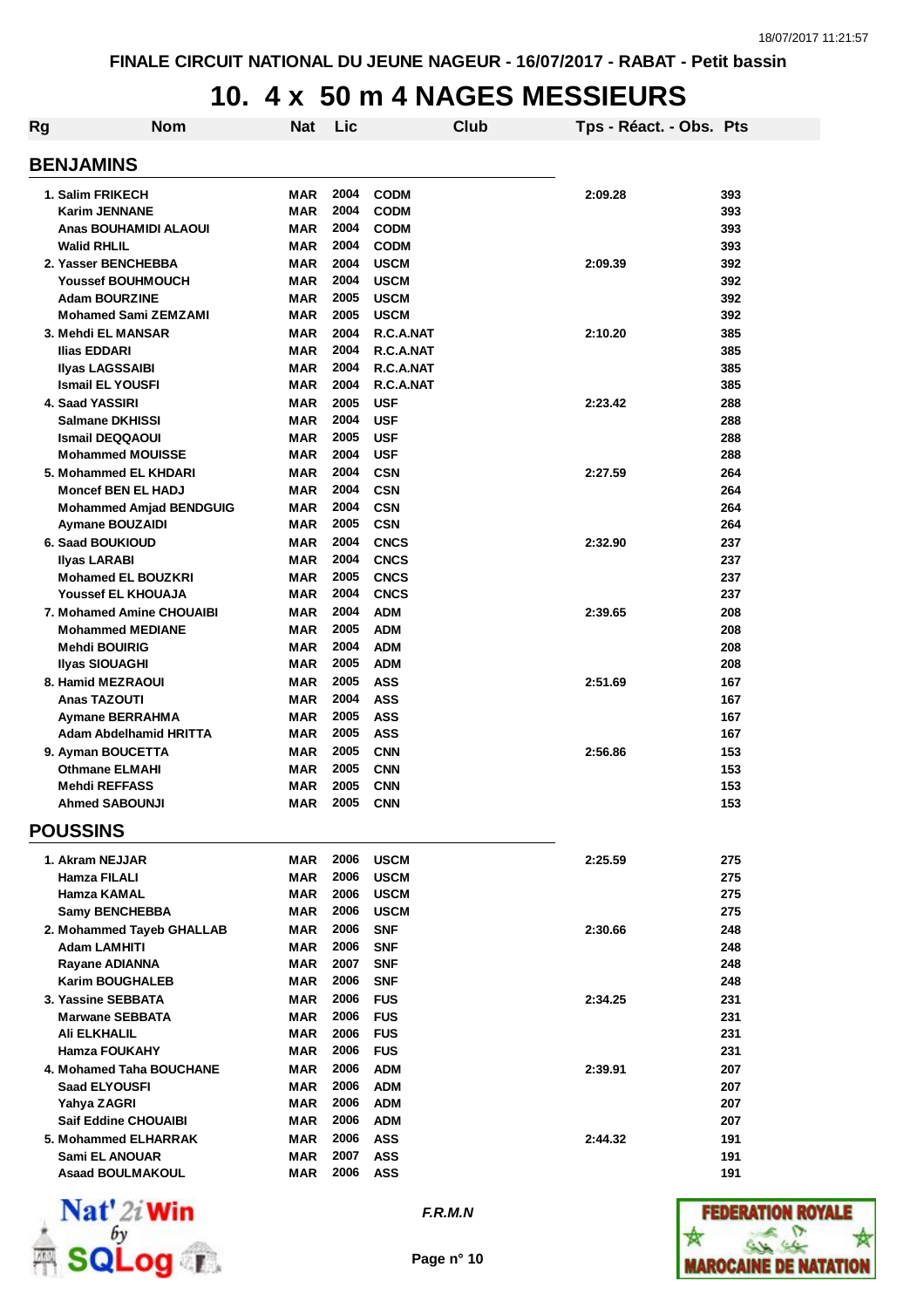## **10. 4 x 50 m 4 NAGES MESSIEURS**

| Rg | <b>Nom</b>                 | <b>Nat</b> | Lic  |            | Club | Tps - Réact. - Obs. Pts |     |
|----|----------------------------|------------|------|------------|------|-------------------------|-----|
|    |                            |            |      |            |      |                         |     |
|    | <b>POUSSINS</b>            |            |      |            |      |                         |     |
|    | <b>Mohamed Ayoub OUADI</b> | <b>MAR</b> | 2007 | <b>ASS</b> |      |                         | 191 |
|    | 6. Ziad MAHRACH            | <b>MAR</b> | 2006 | <b>USF</b> |      | 2:45.34                 | 188 |
|    | <b>Youssef ZAKRI</b>       | <b>MAR</b> | 2006 | <b>USF</b> |      |                         | 188 |
|    | <b>Nizar HAOUATI</b>       | <b>MAR</b> | 2007 | <b>USF</b> |      |                         | 188 |
|    | <b>Omar EL MARKHI</b>      | <b>MAR</b> | 2006 | <b>USF</b> |      |                         | 188 |
|    | 7. Yasser MAHLI            | <b>MAR</b> | 2006 | R.C.A.NAT  |      | 2:52.05                 | 166 |
|    | <b>Ziad BOURAOUD</b>       | <b>MAR</b> | 2007 | R.C.A.NAT  |      |                         | 166 |
|    | Abderrazak ZOUHAIR         | <b>MAR</b> | 2007 | R.C.A.NAT  |      |                         | 166 |
|    | <b>Saad SLIM</b>           | <b>MAR</b> | 2006 | R.C.A.NAT  |      |                         | 166 |
|    | 8. Adam LAHDAID            | <b>MAR</b> | 2006 | <b>CNN</b> |      | 3:03.21                 | 138 |
|    | <b>Ryad MALKI</b>          | <b>MAR</b> | 2006 | <b>CNN</b> |      |                         | 138 |
|    | <b>Mohammed ELOTMANY</b>   | <b>MAR</b> | 2007 | <b>CNN</b> |      |                         | 138 |
|    | <b>Yassine MIFTAH</b>      | <b>MAR</b> | 2006 | <b>CNN</b> |      |                         | 138 |
|    |                            |            |      |            |      |                         |     |



**Page n° 11**

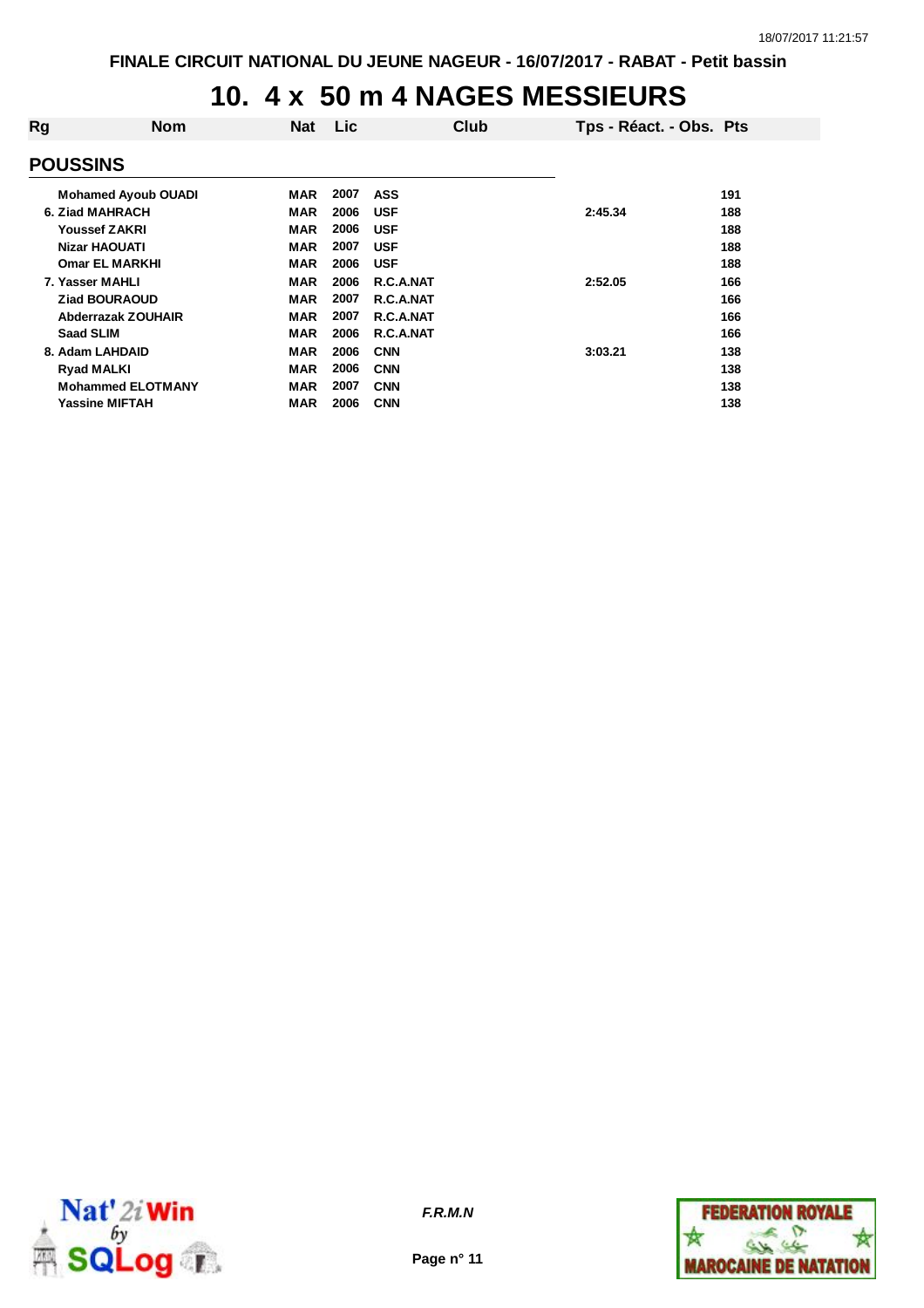## **11. 4 x 50 m 4 NAGES DAMES**

| Rg | <b>Nom</b>                                                                                         | <b>Nat</b>                                           | Lic                          |                                                          | Club | Tps - Réact. - Obs. Pts |                          |
|----|----------------------------------------------------------------------------------------------------|------------------------------------------------------|------------------------------|----------------------------------------------------------|------|-------------------------|--------------------------|
|    | <b>BENJAMINS</b>                                                                                   |                                                      |                              |                                                          |      |                         |                          |
|    | 1. Hiba CHOUAIBI<br><b>Hiba BOURZINE</b><br>Lina DANNA<br><b>Maha BASKACH</b>                      | <b>MAR</b><br><b>MAR</b><br><b>MAR</b><br><b>MAR</b> | 2004<br>2004<br>2005<br>2005 | <b>USCM</b><br><b>USCM</b><br><b>USCM</b><br><b>USCM</b> |      | 2:12.78                 | 542<br>542<br>542<br>542 |
|    | 2. Ibtissam RACHID<br>Aya ICHOU<br><b>Kamilia MAALOUF</b><br><b>Hind DOUHA</b>                     | <b>MAR</b><br><b>MAR</b><br><b>MAR</b><br><b>MAR</b> | 2004<br>2004<br>2004<br>2005 | R.C.A.NAT<br>R.C.A.NAT<br>R.C.A.NAT<br>R.C.A.NAT         |      | 2:17.97                 | 483<br>483<br>483<br>483 |
|    | 3. Maroua LAISSAOUI<br><b>Malak DARKAOUI</b><br>Nada DJEBLI<br>Basma KADI                          | <b>MAR</b><br><b>MAR</b><br><b>MAR</b><br><b>MAR</b> | 2004<br>2005<br>2005<br>2004 | <b>CODM</b><br><b>CODM</b><br><b>CODM</b><br><b>CODM</b> |      | 2:18.88                 | 474<br>474<br>474<br>474 |
|    | <b>4. Nisrine FIRAS</b><br><b>Chahd MACHKOUR</b><br><b>Ghita TABATI</b><br>Douaa EDDAHBI           | <b>MAR</b><br><b>MAR</b><br><b>MAR</b><br><b>MAR</b> | 2004<br>2004<br>2004<br>2005 | <b>WAC</b><br><b>WAC</b><br><b>WAC</b><br><b>WAC</b>     |      | 2:21.31                 | 450<br>450<br>450<br>450 |
|    | 5. Meryem HOSNI<br><b>Mouna Yassmina MASAIF</b><br><b>Abrare BELRHITI</b><br><b>Malak BOUSSOUF</b> | <b>MAR</b><br><b>MAR</b><br><b>MAR</b><br><b>MAR</b> | 2005<br>2005<br>2004<br>2004 | <b>ACK</b><br><b>ACK</b><br><b>ACK</b><br><b>ACK</b>     |      | 2:26.19                 | 406<br>406<br>406<br>406 |
|    | 6. Yasmine RIAD<br><b>Oumnia SEBBATA</b><br><b>Rime Ines EL RHOUBARI</b><br><b>Lina GABOUNE</b>    | <b>MAR</b><br><b>MAR</b><br><b>MAR</b><br><b>MAR</b> | 2004<br>2005<br>2004<br>2004 | <b>FUS</b><br><b>FUS</b><br><b>FUS</b><br><b>FUS</b>     |      | 2:27.86                 | 393<br>393<br>393<br>393 |
|    | 7. Doha TABERKANT<br>Sofia SAIDI<br><b>Malak LAMHITI</b><br>Lina OUDGHIRI IDRISSI HASSANI          | <b>MAR</b><br><b>MAR</b><br><b>MAR</b><br><b>MAR</b> | 2004<br>2005<br>2004<br>2004 | <b>SNF</b><br><b>SNF</b><br><b>SNF</b><br><b>SNF</b>     |      | 2:33.06                 | 354<br>354<br>354<br>354 |
|    | 8. Aicha EL BEKALI<br><b>Chand BELEKBIRA</b><br><b>Imane BAMHAOUED</b><br><b>Abir ELFARSSI</b>     | <b>MAR</b><br><b>MAR</b><br><b>MAR</b><br>MAR        | 2004<br>2004<br>2004<br>2005 | A.S.F.A.R<br>A.S.F.A.R<br>A.S.F.A.R<br>A.S.F.A.R         |      | 2:33.10                 | 354<br>354<br>354<br>354 |
|    | 9. Aya BENMOUSSA<br><b>Hind BAGHDAD</b><br><b>Hiba GHOUDANE</b><br><b>Malak IGOUZAL</b>            | <b>MAR</b><br><b>MAR</b><br><b>MAR</b><br><b>MAR</b> | 2005<br>2004<br>2004<br>2005 | <b>CSN</b><br><b>CSN</b><br><b>CSN</b><br><b>CSN</b>     |      | 2:43.18                 | 292<br>292<br>292<br>292 |
|    | 10. Imane BOUTARBOUCH<br><b>Rima BADOUI</b><br><b>Sara BELLAMINE</b><br><b>Ines BOUMALEK</b>       | MAR<br><b>MAR</b><br><b>MAR</b><br>MAR               | 2004<br>2004<br>2004<br>2005 | ASS<br><b>ASS</b><br><b>ASS</b><br><b>ASS</b>            |      | 2:52.29                 | 248<br>248<br>248<br>248 |
|    | 11. Oumaima UHAMMOUCH<br><b>Widad ECHAFAKI</b><br>Nada YAHI<br><b>Wiam MEDIANE</b>                 | <b>MAR</b><br><b>MAR</b><br>MAR<br>MAR               | 2005<br>2004<br>2004<br>2005 | <b>ADM</b><br><b>ADM</b><br><b>ADM</b><br><b>ADM</b>     |      | 2:59.28                 | 220<br>220<br>220<br>220 |
|    | <b>NC. Ines EL AZHAR</b><br>Lamiaa ELMACHRAFI<br><b>Iness LAKRADI</b><br><b>Sara MAKY</b>          | <b>MAR</b><br><b>MAR</b><br><b>MAR</b><br><b>MAR</b> | 2004<br>2005<br>2005<br>2004 | <b>TSC</b><br><b>TSC</b><br><b>TSC</b><br><b>TSC</b>     |      | Frf n.d.                |                          |
|    | <b>NC. Marwa ALAOUI</b><br>Alae BOUIRKI<br><b>Nour Elhouda YOUSFI</b><br><b>Zineb SAIFI</b>        | <b>MAR</b><br><b>MAR</b><br><b>MAR</b><br><b>MAR</b> | 2004<br>2005<br>2005<br>2005 | <b>CNN</b><br><b>CNN</b><br><b>CNN</b><br><b>CNN</b>     |      | Dsq NI                  | 0<br>0<br>0<br>0         |
|    | <b>POUSSINS</b>                                                                                    |                                                      |                              |                                                          |      |                         |                          |
|    | 1. Sofia GARNOUSSI<br><b>Nada IDRISSI FAKHREDDINE</b><br><b>Nada RAGTAOUI</b>                      | MAR<br><b>MAR</b><br>MAR                             | 2006<br>2006<br>2007         | <b>FUS</b><br><b>FUS</b><br><b>FUS</b>                   |      | 2:39.44                 | 313<br>313<br>313        |



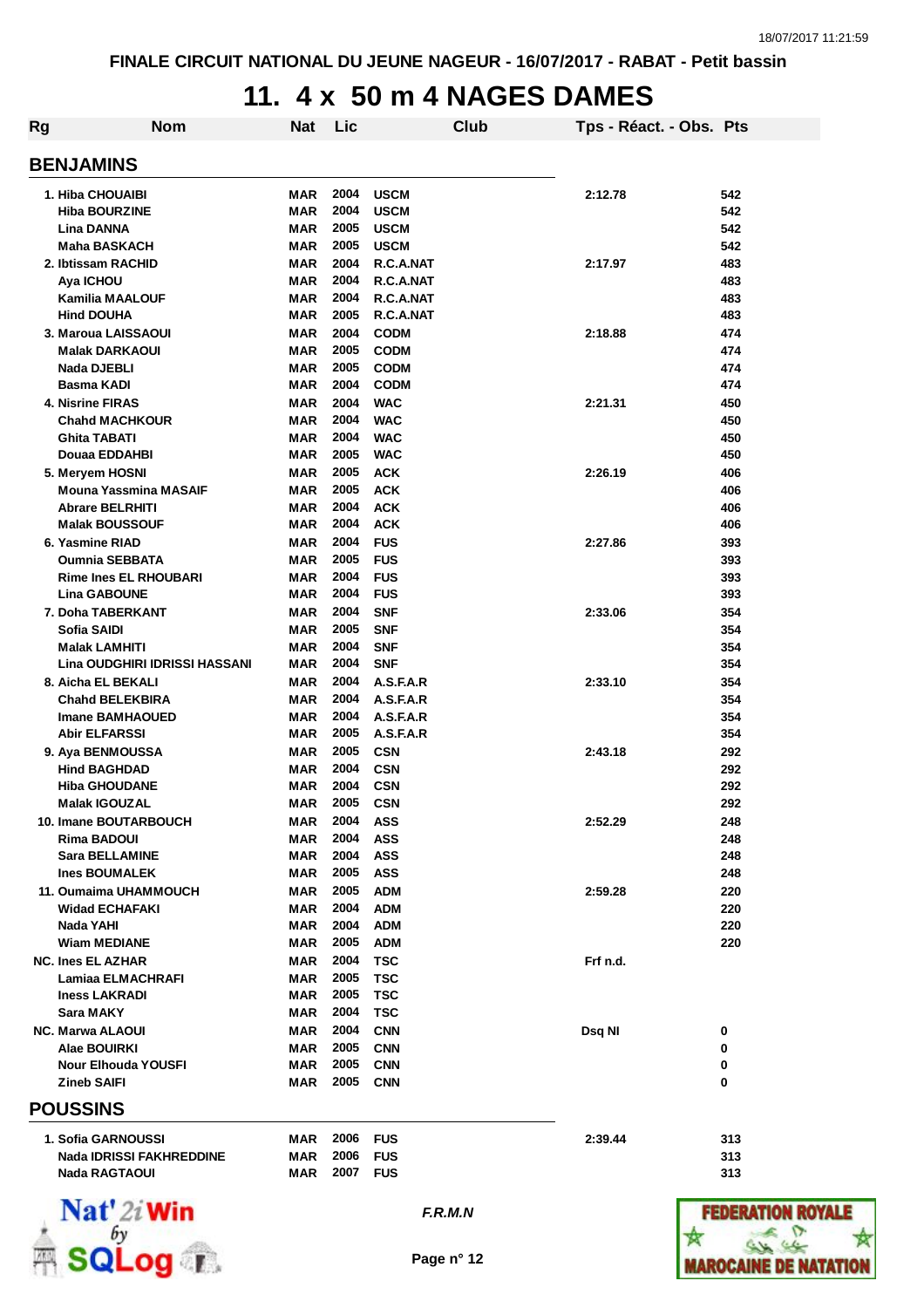## **11. 4 x 50 m 4 NAGES DAMES**

| Rg | <b>Nom</b>                    | <b>Nat</b> | Lic  |             | Club | Tps - Réact. - Obs. Pts |     |
|----|-------------------------------|------------|------|-------------|------|-------------------------|-----|
|    | <b>POUSSINS</b>               |            |      |             |      |                         |     |
|    | <b>Nour El Houda BENSALEH</b> | MAR        | 2007 | <b>FUS</b>  |      |                         | 313 |
|    | 2. Abir MAHSSOUNE             | <b>MAR</b> | 2006 | <b>CODM</b> |      | 2:41.09                 | 303 |
|    | <b>Malak MEQDAR</b>           | MAR        | 2007 | <b>CODM</b> |      |                         | 303 |
|    | <b>Marwa SMOUNI</b>           | MAR        | 2007 | <b>CODM</b> |      |                         | 303 |
|    | <b>Rania BROUSS</b>           | MAR        | 2007 | <b>CODM</b> |      |                         | 303 |
|    | 3. Salma EL YOUSFI            | MAR        | 2007 | R.C.A.NAT   |      | 2:46.16                 | 276 |
|    | <b>Marwa TOUHAMI</b>          | <b>MAR</b> | 2007 | R.C.A.NAT   |      |                         | 276 |
|    | <b>Yassmine DRAYEF</b>        | MAR        | 2006 | R.C.A.NAT   |      |                         | 276 |
|    | Salma ZAID                    | MAR        | 2007 | R.C.A.NAT   |      |                         | 276 |
|    | 4. Rhita EL BOURAKKADI        | <b>MAR</b> | 2007 | <b>SNF</b>  |      | 2:46.84                 | 273 |
|    | Salma KADIRI HASSANI          | <b>MAR</b> | 2006 | <b>SNF</b>  |      |                         | 273 |
|    | <b>Malak MANSOURI</b>         | MAR        | 2007 | <b>SNF</b>  |      |                         | 273 |
|    | Salma LAMHITI                 | MAR        | 2006 | <b>SNF</b>  |      |                         | 273 |
|    | 5. Yasmine YOUSRI             | <b>MAR</b> | 2006 | <b>CNCS</b> |      | 2:49.34                 | 261 |
|    | <b>Rihab ZARGANI</b>          | <b>MAR</b> | 2006 | <b>CNCS</b> |      |                         | 261 |
|    | <b>Zainab IDRISSI</b>         | <b>MAR</b> | 2007 | <b>CNCS</b> |      |                         | 261 |
|    | <b>Nada MOSSADDIK</b>         | MAR        | 2006 | <b>CNCS</b> |      |                         | 261 |
|    | 6. Imane EL KHAYATI           | <b>MAR</b> | 2006 | <b>USCM</b> |      | 2:53.02                 | 245 |
|    | <b>Sara BENSLETEN</b>         | <b>MAR</b> | 2007 | <b>USCM</b> |      |                         | 245 |
|    | <b>Hasnae IDRISSI</b>         | <b>MAR</b> | 2007 | <b>USCM</b> |      |                         | 245 |
|    | <b>Rawane SADIQUI</b>         | MAR        | 2007 | <b>USCM</b> |      |                         | 245 |
|    | 7. Sarah LACOMBE              | <b>MAR</b> | 2007 | <b>JIHA</b> |      | 2:53.82                 | 241 |
|    | <b>Lina EL OUADIH</b>         | MAR        | 2006 | JIHA        |      |                         | 241 |
|    | <b>Ghita ALADLOUNI</b>        | MAR        | 2006 | <b>JIHA</b> |      |                         | 241 |
|    | Douaa LEZREK                  | <b>MAR</b> | 2006 | <b>JIHA</b> |      |                         | 241 |
|    | 8. Heba BEN MOUSSA            | <b>MAR</b> | 2007 | <b>CSN</b>  |      | 2:56.27                 | 232 |
|    | Youssra ELMAZOUNI             | <b>MAR</b> | 2006 | <b>CSN</b>  |      |                         | 232 |
|    | <b>Nihale DEBDOUBI</b>        | MAR        | 2007 | <b>CSN</b>  |      |                         | 232 |
|    | Lina YAQOUBI                  | MAR        | 2006 | <b>CSN</b>  |      |                         | 232 |
|    | 9. Malak MESLOUH              | <b>MAR</b> | 2006 | <b>ADM</b>  |      | 3:02.41                 | 209 |
|    | <b>Ghita GHETREFF</b>         | MAR        | 2006 | <b>ADM</b>  |      |                         | 209 |
|    | <b>Yassmine BENGHEDIFA</b>    | <b>MAR</b> | 2007 | <b>ADM</b>  |      |                         | 209 |
|    | Aya BCHIRI                    | MAR        | 2006 | <b>ADM</b>  |      |                         | 209 |
|    | 10. Amina EL MEJDOUB          | MAR        | 2006 | ASS         |      | 3:12.53                 | 178 |
|    | <b>Rim ZAARI JABRI</b>        | MAR        | 2006 | <b>ASS</b>  |      |                         | 178 |
|    | Lyna TIKKI                    | MAR        | 2006 | ASS         |      |                         | 178 |
|    | Nada ZAGRITI                  | MAR        | 2007 | <b>ASS</b>  |      |                         | 178 |
|    | 11. Sarah BOUHEMAID           | <b>MAR</b> | 2007 | <b>CNN</b>  |      | 3:20.15                 | 158 |
|    | Yasmine EL HAJJI              | <b>MAR</b> | 2007 | <b>CNN</b>  |      |                         | 158 |
|    | <b>Asmae BENSAID</b>          | <b>MAR</b> | 2006 | <b>CNN</b>  |      |                         | 158 |
|    | Lina KHOUIA                   | MAR        | 2006 | <b>CNN</b>  |      |                         | 158 |
|    | <b>NC. Camelia AMRANI</b>     | <b>MAR</b> | 2006 | <b>TSC</b>  |      | Frf n.d.                |     |
|    | Kamilia ATIF                  | <b>MAR</b> | 2007 | <b>TSC</b>  |      |                         |     |
|    | <b>Lina BOUSLIM</b>           | MAR        | 2007 | <b>TSC</b>  |      |                         |     |
|    | Hajar LAHLAISSI               | MAR        | 2007 | <b>TSC</b>  |      |                         |     |



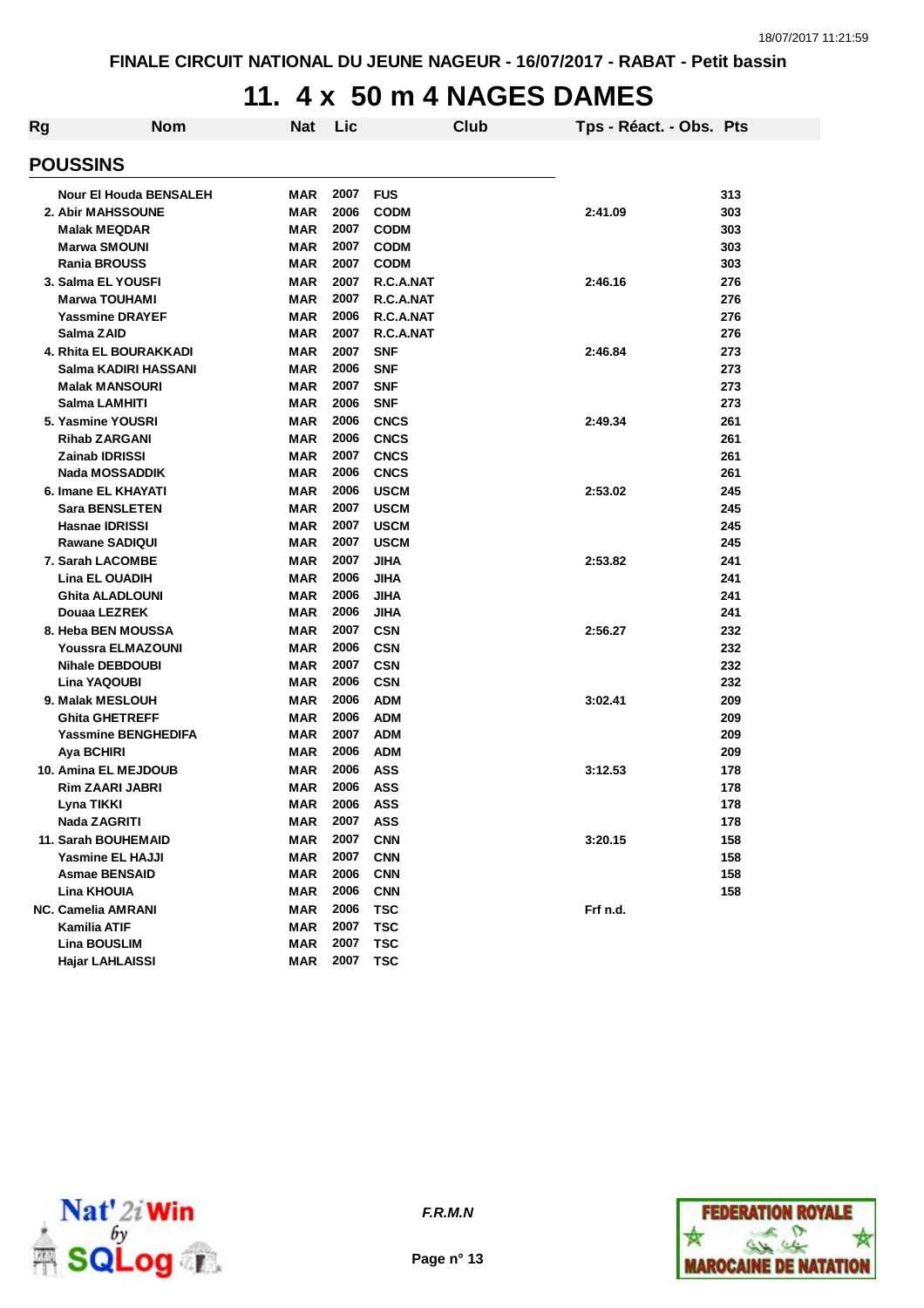### **12. 400 m NAGE LIBRE MESSIEURS**

| Rg                               | <b>Nom</b> | <b>Nat</b> | Lic  | Club        | Tps - Réact. - Obs. Pts |     |
|----------------------------------|------------|------------|------|-------------|-------------------------|-----|
| <b>BENJAMINS</b>                 |            |            |      |             |                         |     |
| 1. Yasser BENCHEBBA              |            | <b>MAR</b> | 2004 | <b>USCM</b> | 4:27.66                 | 555 |
| 2. Mehdi EL MANSAR               |            | <b>MAR</b> | 2004 | R.C.A.NAT   | 4:41.00                 | 480 |
| 3. Salim FRIKECH                 |            | <b>MAR</b> | 2004 | <b>CODM</b> | 4:41.81                 | 476 |
| <b>4. Said CHAHINE</b>           |            | <b>MAR</b> | 2005 | <b>USCM</b> | 4:42.28                 | 473 |
| 5. Mohamed Sami ZEMZAMI          |            | <b>MAR</b> | 2005 | <b>USCM</b> | 4:45.92                 | 456 |
| 6. Adam BOURZINE                 |            | <b>MAR</b> | 2005 | <b>USCM</b> | 4:52.20                 | 427 |
| 7. Ilias EDDARI                  |            | <b>MAR</b> | 2004 | R.C.A.NAT   | 4:52.60                 | 425 |
| 8. Ismail EL YOUSFI              |            | <b>MAR</b> | 2004 | R.C.A.NAT   | 4:55.16                 | 414 |
| 9. Mohammed MOUISSE              |            | <b>MAR</b> | 2004 | <b>USF</b>  | 4:56.07                 | 410 |
| 10. Ilyas LAGSSAIBI              |            | <b>MAR</b> | 2004 | R.C.A.NAT   | 4:58.05                 | 402 |
| <b>11. Anas BOUHAMIDI ALAOUI</b> |            | <b>MAR</b> | 2004 | <b>CODM</b> | 5:02.63                 | 384 |
| 11. Abdellah ESSONNI             |            | <b>MAR</b> | 2004 | <b>CODM</b> | 5:02.63                 | 384 |
| <b>13. Youssef IDRISSI</b>       |            | <b>MAR</b> | 2005 | <b>CODM</b> | 5:07.09                 | 368 |
| 14. Mohammed EL KHDARI           |            | <b>MAR</b> | 2004 | <b>CSN</b>  | 5:08.00                 | 364 |
| 15. Ilyas LARABI                 |            | <b>MAR</b> | 2004 | <b>CNCS</b> | 5:08.66                 | 362 |
| <b>16. Ali ESSARSARE</b>         |            | <b>MAR</b> | 2005 | <b>CODM</b> | 5:12.19                 | 350 |
| 17. Aymane BOUZAIDI              |            | <b>MAR</b> | 2005 | <b>CSN</b>  | 5:13.21                 | 346 |
| <b>18. Khalil ELMOUNE</b>        |            | <b>MAR</b> | 2005 | <b>CODM</b> | 5:15.25                 | 340 |
| 19. Mohamed RAFILI               |            | <b>MAR</b> | 2004 | R.C.A.NAT   | 5:15.52                 | 339 |
| 20. Othmane ZITOUNI              |            | <b>MAR</b> | 2005 | <b>CODM</b> | 5:17.41                 | 333 |
| 21. Amine BAHMANE                |            | <b>MAR</b> | 2004 | <b>CODM</b> | 5:25.79                 | 308 |



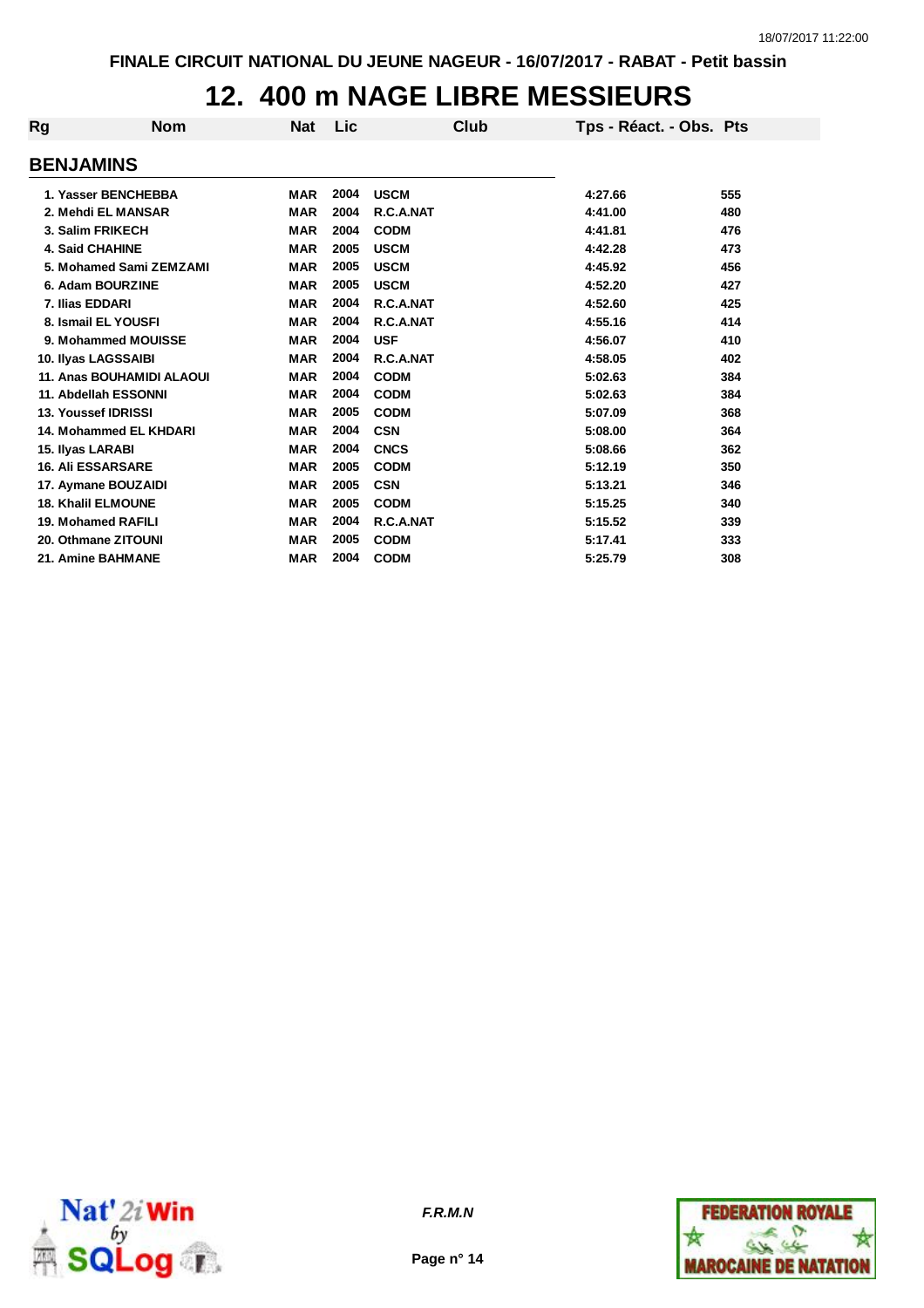## **13. 200 m NAGE LIBRE MESSIEURS**

| Rg              | <b>Nom</b>                | <b>Nat</b> | Lic  | Club          | Tps - Réact. - Obs. Pts |     |
|-----------------|---------------------------|------------|------|---------------|-------------------------|-----|
| <b>POUSSINS</b> |                           |            |      |               |                         |     |
|                 | 1. Hamza KAMAL            | <b>MAR</b> | 2006 | <b>USCM</b>   | 2:20.84                 | 379 |
|                 | 2. Souhaib EL MOUSSAMI    | <b>MAR</b> | 2006 | <b>CODM</b>   | 2:22.07                 | 370 |
|                 | 3. Jad KHERBOUCHE         | <b>MAR</b> | 2006 | <b>ACK</b>    | 2:23.13                 | 361 |
|                 | 4. Akram NEJJAR           | <b>MAR</b> | 2006 | <b>USCM</b>   | 2:24.95                 | 348 |
|                 | 5. Ziyad TIJARI           | <b>MAR</b> | 2006 | <b>CODM</b>   | 2:29.78                 | 315 |
|                 | 6. Samy BENCHEBBA         | <b>MAR</b> | 2006 | <b>USCM</b>   | 2:32.16                 | 301 |
|                 | 7. Hamza FILALI           | <b>MAR</b> | 2006 | <b>USCM</b>   | 2:32.22                 | 300 |
|                 | 8. Nizar HAOUATI          | <b>MAR</b> | 2007 | <b>USF</b>    | 2:37.09                 | 273 |
|                 | 9. Abdelkabir ENNAJM      | <b>MAR</b> | 2006 | <b>CODM</b>   | 2:38.88                 | 264 |
|                 | 10. Hamza TABIT           | <b>MAR</b> | 2006 | <b>ASAMIN</b> | 2:39.72                 | 260 |
| 11. Nizar SALMI |                           | <b>MAR</b> | 2006 | <b>CODM</b>   | 2:39.91                 | 259 |
|                 | 12. Abdellah HANINI       | <b>MAR</b> | 2006 | <b>CODM</b>   | 2:40.32                 | 257 |
|                 | 13. Yasser MAHLI          | <b>MAR</b> | 2006 | R.C.A.NAT     | 2:42.97                 | 245 |
|                 | <b>14. Omar BENMOUSSA</b> | <b>MAR</b> | 2006 | <b>USCM</b>   | 2:44.47                 | 238 |
|                 | <b>15. Ali ELKHALIL</b>   | <b>MAR</b> | 2006 | <b>FUS</b>    | 2:44.86                 | 236 |
|                 | <b>16. Amine RACHEK</b>   | <b>MAR</b> | 2006 | <b>CODM</b>   | 2:46.53                 | 229 |
|                 | 17. Asaad BOULMAKOUL      | <b>MAR</b> | 2006 | <b>ASS</b>    | 2:47.13                 | 227 |
|                 | 18. Mohamed Taha BOUCHANE | <b>MAR</b> | 2006 | <b>ADM</b>    | 2:47.53                 | 225 |
|                 | <b>19. Nabil EL MOUMI</b> | <b>MAR</b> | 2006 | <b>JIHA</b>   | 2:49.87                 | 216 |
|                 | 20. Ziad MAHRACH          | <b>MAR</b> | 2006 | <b>USF</b>    | 2:50.09                 | 215 |
|                 | 21. Rayane ADIANNA        | <b>MAR</b> | 2007 | <b>SNF</b>    | 2:55.54                 | 196 |



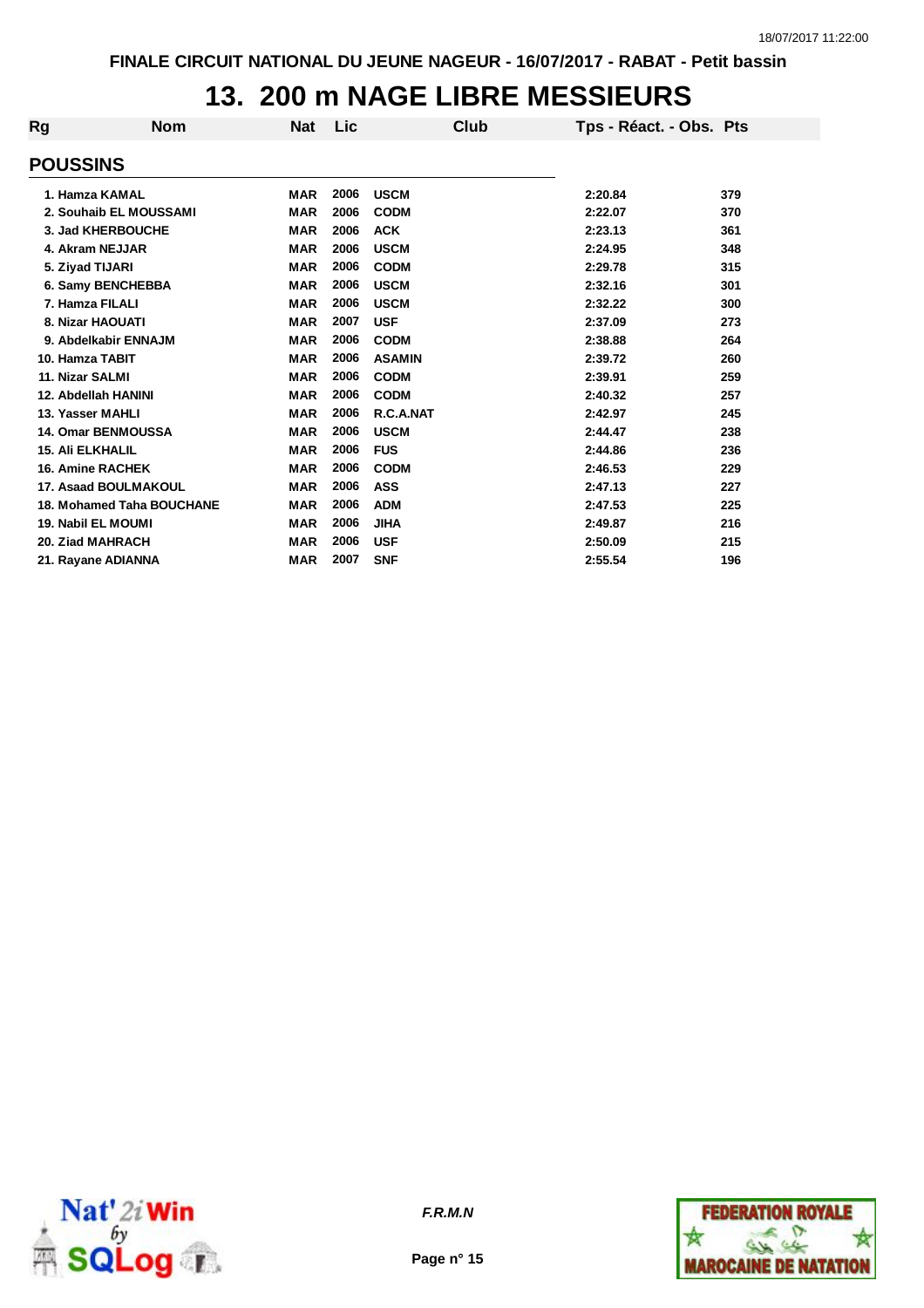#### **14. 50 m DOS DAMES**

| Rg | <b>Nom</b>                  | <b>Nat</b> | Lic  | <b>Club</b> | Tps - Réact. - Obs. Pts |     |
|----|-----------------------------|------------|------|-------------|-------------------------|-----|
|    | <b>BENJAMINS</b>            |            |      |             |                         |     |
|    | 1. Hiba CHOUAIBI            | <b>MAR</b> | 2004 | <b>USCM</b> | 33.30                   | 536 |
|    | 2. Oumaima RACHIDI          | <b>MAR</b> | 2004 | <b>USCM</b> | 33.88                   | 509 |
|    | 3. Maryem DAGRI             | <b>MAR</b> | 2005 | <b>USCM</b> | 35.18                   | 455 |
|    | 4. Ibtissam RACHID          | <b>MAR</b> | 2004 | R.C.A.NAT   | 35.39                   | 447 |
|    | 5. Aicha EL BEKALI          | <b>MAR</b> | 2004 | A.S.F.A.R   | 35.41                   | 446 |
|    | 6. Yasmine RIAD             | <b>MAR</b> | 2004 | <b>FUS</b>  | 35.77                   | 433 |
|    | 6. Oumnia SEBBATA           | <b>MAR</b> | 2005 | <b>FUS</b>  | 35.77                   | 433 |
|    | 8. Maroua LAISSAOUI         | <b>MAR</b> | 2004 | <b>CODM</b> | 35.85                   | 430 |
|    | 9. Lina DANNA               | <b>MAR</b> | 2005 | <b>USCM</b> | 35.86                   | 429 |
|    | 10. Kamilia MAALOUF         | <b>MAR</b> | 2004 | R.C.A.NAT   | 36.34                   | 413 |
|    | <b>11. Nisrine FIRAS</b>    | <b>MAR</b> | 2004 | <b>WAC</b>  | 36.70                   | 401 |
|    | <b>12. Doha TABERKANT</b>   | <b>MAR</b> | 2004 | <b>SNF</b>  | 37.19                   | 385 |
|    | 13. Fatima Zahra LAKTATI    | <b>MAR</b> | 2004 | <b>MAS</b>  | 37.50                   | 375 |
|    | <b>14. Ines AL FIGUIGUI</b> | <b>MAR</b> | 2004 | <b>USCM</b> | 37.69                   | 370 |
|    | <b>15. Lina GABOUNE</b>     | <b>MAR</b> | 2004 | <b>FUS</b>  | 37.84                   | 365 |
|    | 16. Nada JALAL              | <b>MAR</b> | 2004 | R.C.A.NAT   | 38.45                   | 348 |
|    | 17. Basma KADI              | <b>MAR</b> | 2004 | <b>CODM</b> | 38.67                   | 342 |
|    | 18. Douaa EDDAHBI           | <b>MAR</b> | 2005 | <b>WAC</b>  | 39.56                   | 320 |
|    | <b>POUSSINS</b>             |            |      |             |                         |     |
|    | 1. Inass ALLAOUI            | <b>MAR</b> | 2006 | A.S.F.A.R   | 37.75                   | 368 |
|    | 2. Marwa SMOUNI             | <b>MAR</b> | 2007 | <b>CODM</b> | 38.88                   | 337 |
|    | 3. Marwa TOUHAMI            | <b>MAR</b> | 2007 | R.C.A.NAT   | 40.23                   | 304 |
|    | 4. Sofia GARNOUSSI          | <b>MAR</b> | 2006 | <b>FUS</b>  | 40.34                   | 301 |
|    | 5. Meryem BAHAJOUB          | <b>MAR</b> | 2006 | <b>FUS</b>  | 40.47                   | 299 |
|    | <b>6. Abir MAHSSOUNE</b>    | <b>MAR</b> | 2006 | <b>CODM</b> | 41.36                   | 280 |
|    | 7. Lina YAQOUBI             | <b>MAR</b> | 2006 | <b>CSN</b>  | 41.80                   | 271 |
|    | 7. Nada IDRISSI FAKHREDDINE | <b>MAR</b> | 2006 | <b>FUS</b>  | 41.80                   | 271 |
|    | 9. Malak TIBARI             | <b>MAR</b> | 2006 | A.S.F.A.R   | 42.38                   | 260 |
|    | 9. Malak LAHJOUJI           | <b>MAR</b> | 2006 | <b>CODM</b> | 42.38                   | 260 |
|    | 11. Riham ESSALHI           | <b>MAR</b> | 2006 | <b>CODM</b> | 45.56                   | 209 |
|    | <b>NC. Rania BROUSS</b>     | <b>MAR</b> | 2007 | <b>CODM</b> | Dsq NI                  | 0   |



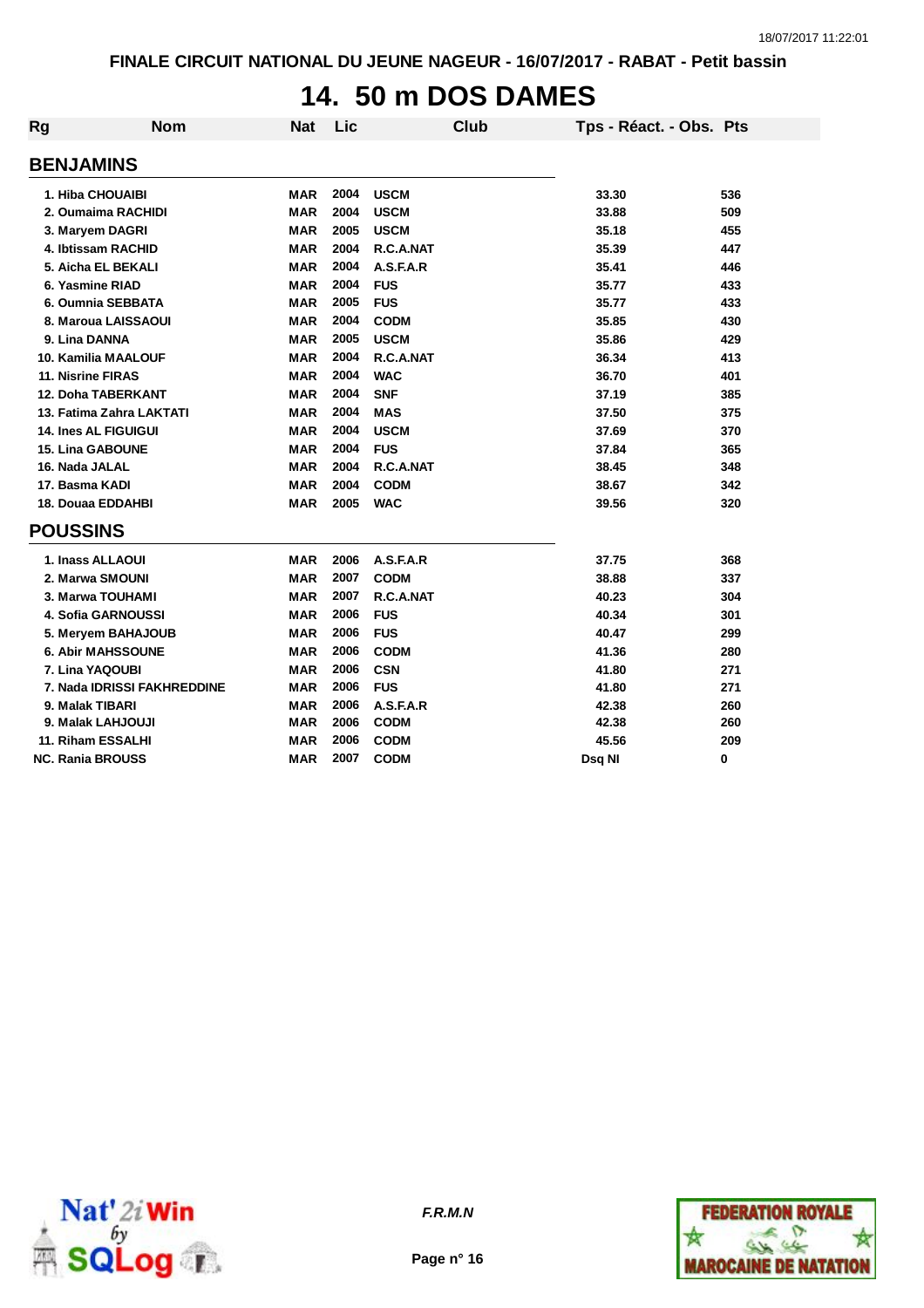### **15. 50 m DOS MESSIEURS**

| Rg | <b>Nom</b>                 | Nat        | Lic  |             | <b>Club</b> | Tps - Réact. - Obs. Pts |     |
|----|----------------------------|------------|------|-------------|-------------|-------------------------|-----|
|    | <b>BENJAMINS</b>           |            |      |             |             |                         |     |
|    | 1. Yasser BENCHEBBA        | <b>MAR</b> | 2004 | <b>USCM</b> |             | 31.93                   | 426 |
|    | 2. Mehdi EL MANSAR         | <b>MAR</b> | 2004 | R.C.A.NAT   |             | 31.97                   | 425 |
|    | 3. Karim JENNANE           | <b>MAR</b> | 2004 | <b>CODM</b> |             | 33.55                   | 368 |
|    | 4. Ilias DRISSI            | <b>MAR</b> | 2004 | <b>FUS</b>  |             | 33.91                   | 356 |
|    | 5. Ismail EL YOUSFI        | <b>MAR</b> | 2004 | R.C.A.NAT   |             | 34.28                   | 345 |
|    | 6. Hamza BENHLIMA          | <b>MAR</b> | 2004 | <b>ASS</b>  |             | 34.41                   | 341 |
|    | <b>7. Said CHAHINE</b>     | <b>MAR</b> | 2005 | <b>USCM</b> |             | 34.59                   | 335 |
|    | 8. Ilyas LAGSSAIBI         | <b>MAR</b> | 2004 | R.C.A.NAT   |             | 34.84                   | 328 |
|    | 9. Adam BOURZINE           | <b>MAR</b> | 2005 | <b>USCM</b> |             | 35.21                   | 318 |
|    | 10. Soufiane AZFAR         | <b>MAR</b> | 2004 | <b>USF</b>  |             | 35.25                   | 317 |
|    | 11. Walid RHLIL            | <b>MAR</b> | 2004 | <b>CODM</b> |             | 35.72                   | 304 |
|    | 12. Alae BOUARGANE         | <b>MAR</b> | 2005 | <b>CODM</b> |             | 36.17                   | 293 |
|    | 13. Mohamed Amine CHOUAIBI | <b>MAR</b> | 2004 | <b>ADM</b>  |             | 36.21                   | 292 |
|    | 14. Mohamed Badr OUAMMOU   | <b>MAR</b> | 2004 | <b>WAC</b>  |             | 36.38                   | 288 |
|    | <b>15. Ali SAADOUN</b>     | <b>MAR</b> | 2005 | <b>CODM</b> |             | 36.59                   | 283 |
|    | <b>16. Youssef IDRISSI</b> | <b>MAR</b> | 2005 | <b>CODM</b> |             | 36.72                   | 280 |
|    | 17. Taha CHTATI            | <b>MAR</b> | 2005 | <b>CODM</b> |             | 36.78                   | 279 |
|    | <b>18. Saad YASSIRI</b>    | <b>MAR</b> | 2005 | <b>USF</b>  |             | 36.81                   | 278 |
|    | <b>19. Saad BOUKIOUD</b>   | <b>MAR</b> | 2004 | <b>CNCS</b> |             | 38.45                   | 244 |
|    | <b>NC. Salim FRIKECH</b>   | <b>MAR</b> | 2004 | <b>CODM</b> |             | Dsq FD                  | 0   |
|    | <b>POUSSINS</b>            |            |      |             |             |                         |     |
|    | 1. Marwane SEBBATA         | <b>MAR</b> | 2006 | <b>FUS</b>  |             | 34.18                   | 348 |
|    | 2. Souhaib EL MOUSSAMI     | <b>MAR</b> | 2006 | <b>CODM</b> |             | 34.56                   | 336 |
|    | 3. Yassine SEBBATA         | <b>MAR</b> | 2006 | <b>FUS</b>  |             | 35.77                   | 303 |
|    | 3. Hamza KAMAL             | <b>MAR</b> | 2006 | <b>USCM</b> |             | 35.77                   | 303 |
|    | 5. Mohammed Tayeb GHALLAB  | <b>MAR</b> | 2006 | <b>SNF</b>  |             | 36.93                   | 275 |
|    | 6. Omar BENMOUSSA          | <b>MAR</b> | 2006 | <b>USCM</b> |             | 38.53                   | 242 |
|    | 7. Aymane TLEMCANI         | <b>MAR</b> | 2006 | <b>DNF</b>  |             | 39.88                   | 219 |
|    | 8. Nizar SALMI             | <b>MAR</b> | 2006 | <b>CODM</b> |             | 40.06                   | 216 |
|    | 9. Ahmed BENNANI           | <b>MAR</b> | 2006 | <b>CODM</b> |             | 40.20                   | 213 |
|    | 10. Samy BENCHEBBA         | <b>MAR</b> | 2006 | <b>USCM</b> |             | 40.30                   | 212 |
|    | 11. El Mehdi MOUHACHIM     | <b>MAR</b> | 2006 | <b>JIHA</b> |             | 41.39                   | 196 |
|    | 12. Asaad BOULMAKOUL       | <b>MAR</b> | 2006 | <b>ASS</b>  |             | 42.03                   | 187 |
|    | <b>13. Jad KHERBOUCHE</b>  | <b>MAR</b> | 2006 | <b>ACK</b>  |             | 42.61                   | 179 |



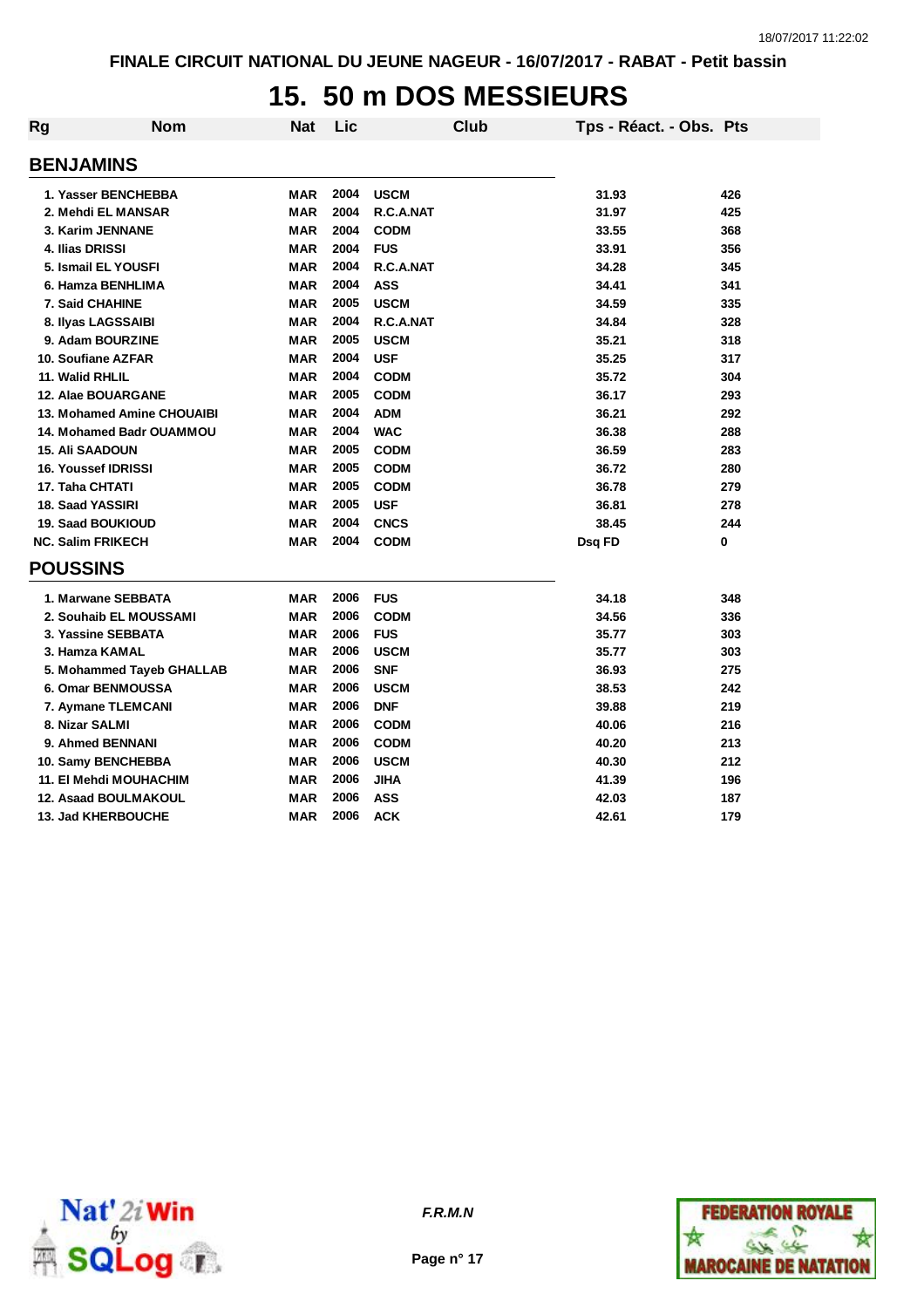### **16. 50 m BRASSE DAMES**

| Rg               | <b>Nom</b>                  | <b>Nat</b> | Lic  | <b>Club</b> | Tps - Réact. - Obs. Pts |     |
|------------------|-----------------------------|------------|------|-------------|-------------------------|-----|
| <b>BENJAMINS</b> |                             |            |      |             |                         |     |
|                  | 1. Basma KADI               | <b>MAR</b> | 2004 | <b>CODM</b> | 37.28                   | 513 |
|                  | 2. Malak BOUSSOUF           | <b>MAR</b> | 2004 | <b>ACK</b>  | 37.34                   | 510 |
| 3. Aya ICHOU     |                             | <b>MAR</b> | 2004 | R.C.A.NAT   | 37.35                   | 510 |
|                  | 4. Fatima Zahra MOUKTADIR   | <b>MAR</b> | 2004 | <b>CNCS</b> | 38.08                   | 481 |
|                  | 5. Nisrine FIRAS            | <b>MAR</b> | 2004 | <b>WAC</b>  | 38.59                   | 462 |
|                  | 6. Malak DARKAOUI           | <b>MAR</b> | 2005 | <b>CODM</b> | 39.34                   | 436 |
|                  | 7. Nada DJEBLI              | <b>MAR</b> | 2005 | <b>CODM</b> | 39.41                   | 434 |
|                  | 8. Meryem AIT BENALI        | <b>MAR</b> | 2004 | <b>CODM</b> | 39.66                   | 426 |
|                  | 9. Hind DOUHA               | <b>MAR</b> | 2005 | R.C.A.NAT   | 39.72                   | 424 |
|                  | 10. Maha BASKACH            | <b>MAR</b> | 2005 | <b>USCM</b> | 39.84                   | 420 |
|                  | 11. Rim RAHALI              | <b>MAR</b> | 2005 | <b>CODM</b> | 39.91                   | 418 |
|                  | 12. Meryem HOSNI            | <b>MAR</b> | 2005 | <b>ACK</b>  | 39.97                   | 416 |
|                  | <b>13. Chahd MACHKOUR</b>   | <b>MAR</b> | 2004 | <b>WAC</b>  | 40.20                   | 409 |
|                  | 14. Fatima Zahra LAKTATI    | <b>MAR</b> | 2004 | <b>MAS</b>  | 41.47                   | 372 |
|                  | 15. Lamiaa ELMACHRAFI       | <b>MAR</b> | 2005 | <b>TSC</b>  | 42.22                   | 353 |
|                  | 16. Abrare BELRHITI         | <b>MAR</b> | 2004 | <b>ACK</b>  | 43.41                   | 324 |
|                  | 17. Wiam BAQARROU           | <b>MAR</b> | 2004 | <b>CODM</b> | 43.69                   | 318 |
|                  | <b>18. Marwa AMRAOUI</b>    | <b>MAR</b> | 2005 | <b>MCO</b>  | 48.84                   | 228 |
|                  | <b>NC. Hiba BOURZINE</b>    | <b>MAR</b> | 2004 | <b>USCM</b> | Dsq FD                  | 0   |
| <b>POUSSINS</b>  |                             |            |      |             |                         |     |
|                  | 1. Yassmine DRAYEF          | MAR        | 2006 | R.C.A.NAT   | 41.97                   | 359 |
|                  | 2. Malak MESLOUH            | MAR        | 2006 | <b>ADM</b>  | 42.17                   | 354 |
|                  | 3. Salma KADIRI HASSANI     | MAR        | 2006 | <b>SNF</b>  | 44.16                   | 308 |
|                  | 4. Nada IDRISSI FAKHREDDINE | MAR        | 2006 | <b>FUS</b>  | 44.17                   | 308 |
| 5. Lyna TIKKI    |                             | <b>MAR</b> | 2006 | <b>ASS</b>  | 44.31                   | 305 |
|                  | 6. Yasmine YOUSRI           | <b>MAR</b> | 2006 | <b>CNCS</b> | 44.61                   | 299 |
|                  | 7. Abir MAHSSOUNE           | <b>MAR</b> | 2006 | <b>CODM</b> | 45.19                   | 288 |
|                  | 8. Camelia AMRANI           | <b>MAR</b> | 2006 | <b>TSC</b>  | 45.22                   | 287 |
|                  | 8. Sara NAAMI               | <b>MAR</b> | 2006 | <b>CODM</b> | 45.22                   | 287 |
|                  | 10. Zainab OUALI            | <b>MAR</b> | 2006 | <b>CAT</b>  | 45.72                   | 278 |
|                  | 11. Ghita ALADLOUNI         | <b>MAR</b> | 2006 | <b>JIHA</b> | 47.07                   | 254 |
|                  | 12. Hajar LAHLAISSI         | <b>MAR</b> | 2007 | <b>TSC</b>  | 47.31                   | 251 |





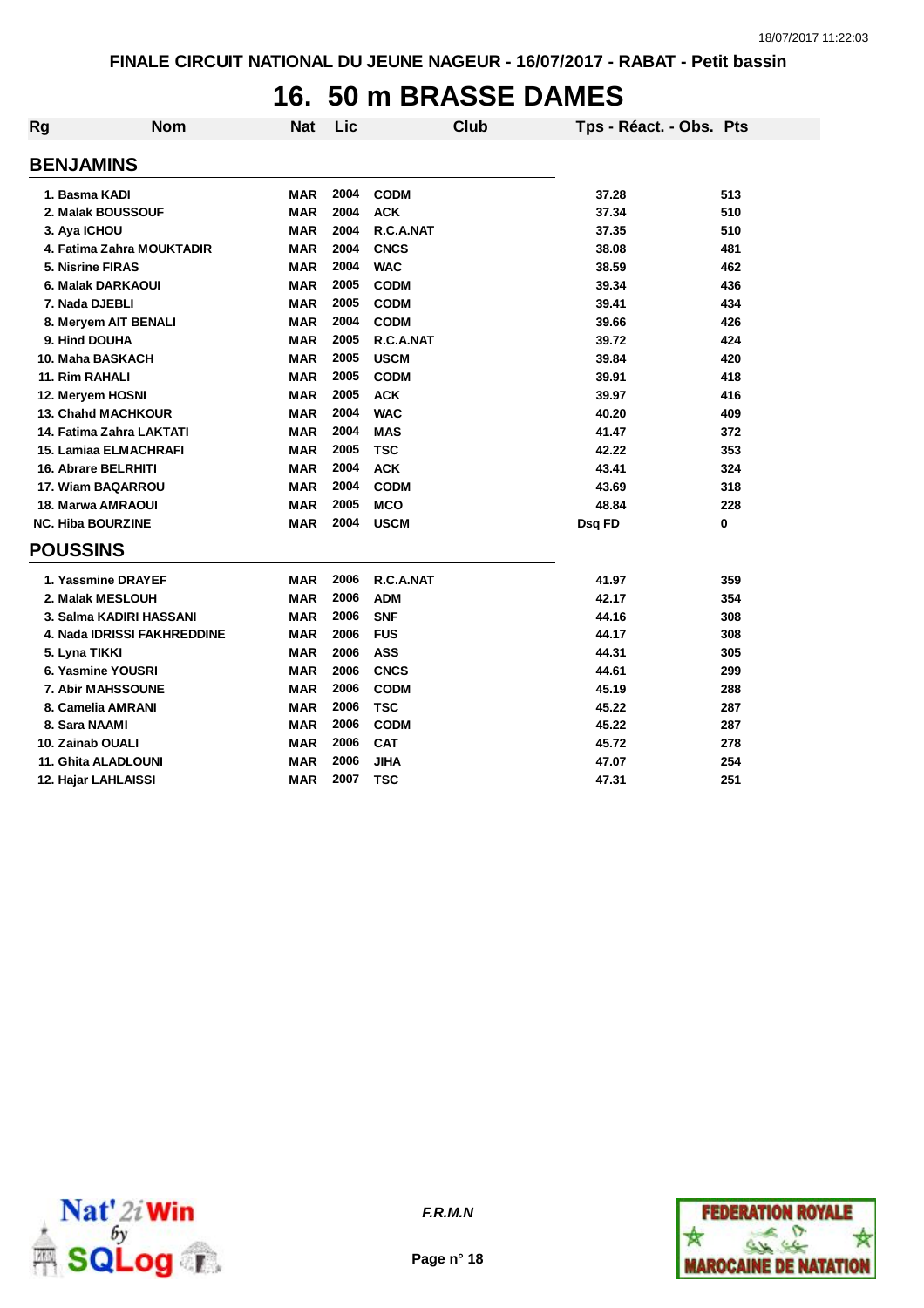### **17. 50 m BRASSE MESSIEURS**

| Rg | <b>Nom</b>               | <b>Nat</b> | Lic  | Club        | Tps - Réact. - Obs. Pts |     |
|----|--------------------------|------------|------|-------------|-------------------------|-----|
|    |                          |            |      |             |                         |     |
|    | <b>BENJAMINS</b>         |            |      |             |                         |     |
|    | 1. Karim JENNANE         | <b>MAR</b> | 2004 | <b>CODM</b> | 35.16                   | 436 |
|    | 2. Mohamed Badr OUAMMOU  | <b>MAR</b> | 2004 | <b>WAC</b>  | 35.81                   | 413 |
|    | 3. Ismail DEQQAOUI       | <b>MAR</b> | 2005 | <b>USF</b>  | 36.53                   | 389 |
|    | 4. Marouane RHAFIRI      | <b>MAR</b> | 2004 | A.S.F.A.R   | 37.91                   | 348 |
|    | 5. Youssef BOUHMOUCH     | <b>MAR</b> | 2004 | <b>USCM</b> | 38.28                   | 338 |
|    | 6. Mohamed Sami ZEMZAMI  | <b>MAR</b> | 2005 | <b>USCM</b> | 38.69                   | 327 |
|    | 7. Khalil ELMOUNE        | <b>MAR</b> | 2005 | <b>CODM</b> | 39.09                   | 317 |
|    | 8. Walid RHLIL           | <b>MAR</b> | 2004 | <b>CODM</b> | 39.16                   | 316 |
|    | 9. Alae BOUARGANE        | <b>MAR</b> | 2005 | <b>CODM</b> | 39.37                   | 310 |
|    | 10. Ahmed Yassine SAIDI  | <b>MAR</b> | 2004 | <b>UNO</b>  | 39.56                   | 306 |
|    | 11. Othmane ZITOUNI      | <b>MAR</b> | 2005 | <b>CODM</b> | 40.23                   | 291 |
|    | 12. Mohammed MOUISSE     | MAR        | 2004 | <b>USF</b>  | 40.25                   | 291 |
|    | <b>12. Ali SAADOUN</b>   | <b>MAR</b> | 2005 | <b>CODM</b> | 40.25                   | 291 |
|    | 14. Zakaria REKHLA       | <b>MAR</b> | 2004 | <b>OCS</b>  | 41.13                   | 272 |
|    | <b>15. Ali ESSARSARE</b> | <b>MAR</b> | 2005 | <b>CODM</b> | 41.30                   | 269 |
|    | 16. Salmane DKHISSI      | <b>MAR</b> | 2004 | <b>USF</b>  | 41.97                   | 256 |
|    | <b>POUSSINS</b>          |            |      |             |                         |     |
|    | 1. Adam LAMHITI          | <b>MAR</b> | 2006 | <b>SNF</b>  | 40.55                   | 284 |
|    | 2. Akram NEJJAR          | <b>MAR</b> | 2006 | <b>USCM</b> | 41.13                   | 272 |
|    | 3. Ziyad TIJARI          | <b>MAR</b> | 2006 | <b>CODM</b> | 41.56                   | 264 |
|    | 4. Marwane SEBBATA       | <b>MAR</b> | 2006 | <b>FUS</b>  | 41.95                   | 257 |
|    | 5. Hamza FILALI          | <b>MAR</b> | 2006 | <b>USCM</b> | 42.82                   | 241 |
|    | 6. Salaheddine KOJMANE   | <b>MAR</b> | 2006 | <b>CODM</b> | 43.62                   | 228 |
|    | 7. Abdellah HANINI       | <b>MAR</b> | 2006 | <b>CODM</b> | 43.71                   | 227 |
|    | 8. Mouad BENGUIRA        | <b>MAR</b> | 2006 | <b>KACM</b> | 44.03                   | 222 |
|    | 9. Nabil EL MOUMI        | <b>MAR</b> | 2006 | <b>JIHA</b> | 44.32                   | 217 |
|    | <b>10. Nizar HAOUATI</b> | <b>MAR</b> | 2007 | <b>USF</b>  | 44.46                   | 215 |
|    | <b>11. Ali BOUSLIM</b>   | <b>MAR</b> | 2006 | <b>TSC</b>  | 44.69                   | 212 |
|    | 12. Yassine SEBBATA      | <b>MAR</b> | 2006 | <b>FUS</b>  | 44.90                   | 209 |
|    | <b>13. Ziad MAHRACH</b>  | <b>MAR</b> | 2006 | <b>USF</b>  | 44.97                   | 208 |
|    | 14. Omar MOUMINA         | <b>MAR</b> | 2006 | <b>FUS</b>  | 45.17                   | 205 |
|    | <b>15. Amine RACHEK</b>  | <b>MAR</b> | 2006 | <b>CODM</b> | 46.08                   | 193 |
|    | 16. Ayoub LAMHITI        | MAR        | 2006 | <b>SNF</b>  | 46.50                   | 188 |
|    | 17. Ali ELKHALIL         | <b>MAR</b> | 2006 | <b>FUS</b>  | 48.94                   | 161 |





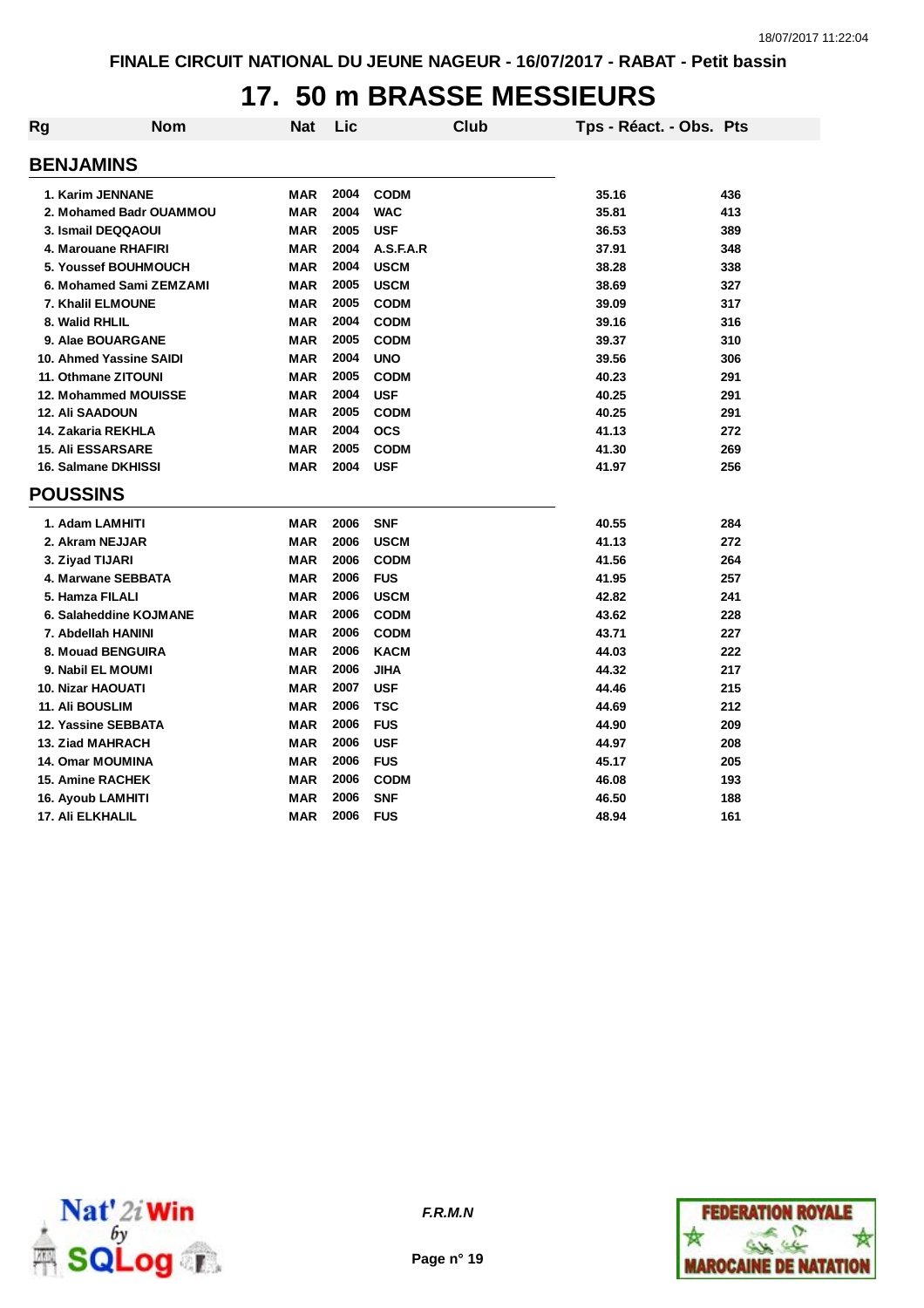#### **18. 200 m 4 NAGES DAMES**

| Rg               | <b>Nom</b>                       | <b>Nat</b> | Lic  |             | Club | Tps - Réact. - Obs. Pts |     |
|------------------|----------------------------------|------------|------|-------------|------|-------------------------|-----|
| <b>BENJAMINS</b> |                                  |            |      |             |      |                         |     |
|                  | 1. Malak BOUSSOUF                | <b>MAR</b> | 2004 | <b>ACK</b>  |      | 2:38.01                 | 508 |
|                  | 2. Hiba BOURZINE                 | <b>MAR</b> | 2004 | <b>USCM</b> |      | 2:39.41                 | 495 |
|                  | 3. Ibtissam RACHID               | <b>MAR</b> | 2004 | R.C.A.NAT   |      | 2:39.91                 | 490 |
|                  | <b>4. Hiba CHOUAIBI</b>          | <b>MAR</b> | 2004 | <b>USCM</b> |      | 2:41.02                 | 480 |
| 5. Lina DANNA    |                                  | <b>MAR</b> | 2005 | <b>USCM</b> |      | 2:41.15                 | 479 |
|                  | 6. Maha BASKACH                  | <b>MAR</b> | 2005 | <b>USCM</b> |      | 2:43.70                 | 457 |
|                  | 7. Meryem HOSNI                  | <b>MAR</b> | 2005 | <b>ACK</b>  |      | 2:44.56                 | 450 |
| 7. Hind DOUHA    |                                  | <b>MAR</b> | 2005 | R.C.A.NAT   |      | 2:44.56                 | 450 |
|                  | 9. Kamilia MAALOUF               | <b>MAR</b> | 2004 | R.C.A.NAT   |      | 2:44.83                 | 448 |
|                  | 10. Maryem DAGRI                 | <b>MAR</b> | 2005 | <b>USCM</b> |      | 2:44.98                 | 447 |
|                  | 11. Maroua LAISSAOUI             | <b>MAR</b> | 2004 | <b>CODM</b> |      | 2:45.22                 | 445 |
|                  | <b>12. Oumaima RACHIDI</b>       | <b>MAR</b> | 2004 | <b>USCM</b> |      | 2:45.38                 | 443 |
|                  | 13. Aicha EL BEKALI              | <b>MAR</b> | 2004 | A.S.F.A.R   |      | 2:45.94                 | 439 |
| 14. Aya ICHOU    |                                  | <b>MAR</b> | 2004 | R.C.A.NAT   |      | 2:46.07                 | 438 |
|                  | <b>15. Abrare BELRHITI</b>       | <b>MAR</b> | 2004 | <b>ACK</b>  |      | 2:47.64                 | 426 |
|                  | <b>16. Malak DARKAOUI</b>        | <b>MAR</b> | 2005 | <b>CODM</b> |      | 2:48.77                 | 417 |
| 17. Nada JALAL   |                                  | <b>MAR</b> | 2004 | R.C.A.NAT   |      | 2:49.03                 | 415 |
|                  | 18. Oumnia SEBBATA               | <b>MAR</b> | 2005 | <b>FUS</b>  |      | 2:49.25                 | 414 |
| 18. Nada DJEBLI  |                                  | <b>MAR</b> | 2005 | <b>CODM</b> |      | 2:49.25                 | 414 |
|                  | 20. Douaa EDDAHBI                | <b>MAR</b> | 2005 | <b>WAC</b>  |      | 2:50.25                 | 406 |
|                  | 21. Chahd MACHKOUR               | <b>MAR</b> | 2004 | <b>WAC</b>  |      | 2:50.86                 | 402 |
|                  | 22. Meryem AIT BENALI            | <b>MAR</b> | 2004 | <b>CODM</b> |      | 2:53.30                 | 385 |
|                  | 23. Dina TOUZANI                 | <b>MAR</b> | 2005 | <b>CODM</b> |      | 2:55.69                 | 370 |
|                  | <b>NC. Rime Ines EL RHOUBARI</b> | <b>MAR</b> | 2004 | <b>FUS</b>  |      | Dsq NI                  | 0   |
|                  | <b>NC. Wiam BAQARROU</b>         | <b>MAR</b> | 2004 | <b>CODM</b> |      | Dsq NI                  | 0   |
| <b>POUSSINS</b>  |                                  |            |      |             |      |                         |     |
|                  | 1. Yassmine DRAYEF               | <b>MAR</b> | 2006 | R.C.A.NAT   |      | 2:51.18                 | 400 |
|                  | 2. Yasmine YOUSRI                | <b>MAR</b> | 2006 | <b>CNCS</b> |      | 2:58.72                 | 351 |
|                  | 3. Meryem BAHAJOUB               | <b>MAR</b> | 2006 | <b>FUS</b>  |      | 3:01.84                 | 333 |
|                  | 4. Marwa SMOUNI                  | <b>MAR</b> | 2007 | <b>CODM</b> |      | 3:04.63                 | 318 |
|                  | 5. Lina YAQOUBI                  | <b>MAR</b> | 2006 | <b>CSN</b>  |      | 3:05.11                 | 316 |
|                  | 6. Marwa TOUHAMI                 | <b>MAR</b> | 2007 | R.C.A.NAT   |      | 3:07.65                 | 303 |
|                  | 7. Malak MEQDAR                  | <b>MAR</b> | 2007 | <b>CODM</b> |      | 3:08.50                 | 299 |
|                  | 8. Nada RAGTAOUI                 | <b>MAR</b> | 2007 | <b>FUS</b>  |      | 3:12.09                 | 283 |
|                  | 9. Ghita JENNANE                 | <b>MAR</b> | 2006 | <b>CODM</b> |      | 3:16.39                 | 265 |
|                  | 10. Kaoutar HOSNI                | <b>MAR</b> | 2006 | <b>ACK</b>  |      | 3:16.48                 | 264 |
|                  | 11. Hajar LAHLAISSI              | <b>MAR</b> | 2007 | <b>TSC</b>  |      | 3:19.09                 | 254 |
|                  | 12. Israa LAHLAISSI              | <b>MAR</b> | 2006 | <b>TSC</b>  |      | 3:19.94                 | 251 |
|                  | 13. Riham ESSALHI                | <b>MAR</b> | 2006 | <b>CODM</b> |      | 3:23.49                 | 238 |



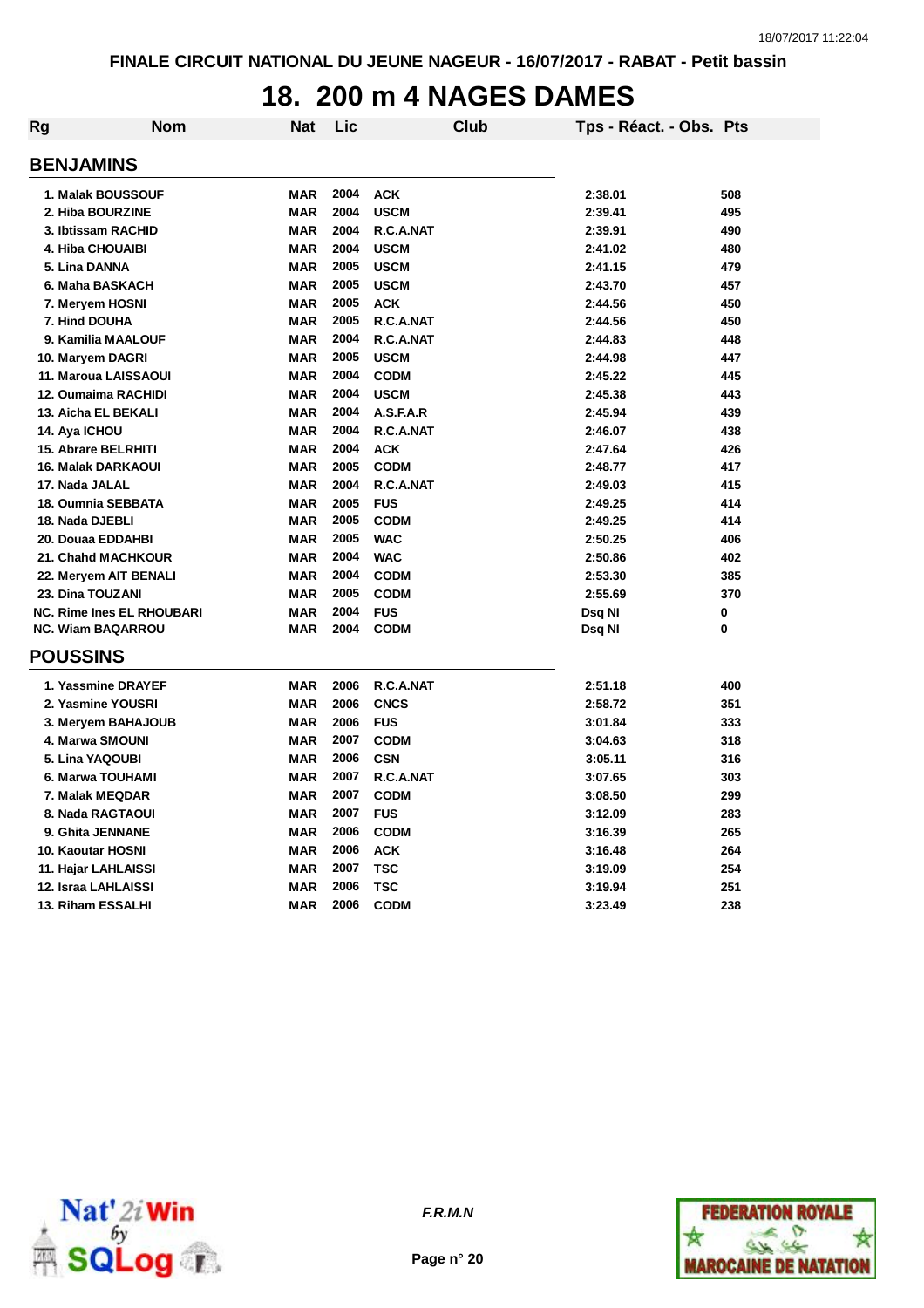## **19. 4 x 50 m NAGE LIBRE MESSIEURS**

| Rg | <b>Nom</b>                                        | Nat               | Lic          |                            | Club | Tps - Réact. - Obs. Pts |            |
|----|---------------------------------------------------|-------------------|--------------|----------------------------|------|-------------------------|------------|
|    | <b>BENJAMINS</b>                                  |                   |              |                            |      |                         |            |
|    | 1. Walid RHLIL                                    | <b>MAR</b>        | 2004         | <b>CODM</b>                |      | 1:54.14                 | 425        |
|    | Anas BOUHAMIDI ALAOUI                             | <b>MAR</b>        | 2004         | <b>CODM</b>                |      |                         | 425        |
|    | <b>Karim JENNANE</b>                              | <b>MAR</b>        | 2004         | <b>CODM</b>                |      |                         | 425        |
|    | <b>Salim FRIKECH</b>                              | MAR               | 2004         | <b>CODM</b>                |      |                         | 425        |
|    | 2. Mohamed Sami ZEMZAMI                           | MAR               | 2005         | <b>USCM</b>                |      | 1:54.29                 | 424        |
|    | <b>Said CHAHINE</b>                               | MAR               | 2005         | <b>USCM</b>                |      |                         | 424        |
|    | <b>Adam BOURZINE</b>                              | <b>MAR</b>        | 2005         | <b>USCM</b>                |      |                         | 424        |
|    | <b>Yasser BENCHEBBA</b>                           | <b>MAR</b>        | 2004         | <b>USCM</b>                |      |                         | 424        |
|    | 3. Mohamed RAFILI                                 | <b>MAR</b>        | 2004         | R.C.A.NAT                  |      | 1:56.19                 | 403        |
|    | <b>Ilyas LAGSSAIBI</b>                            | MAR               | 2004         | R.C.A.NAT                  |      |                         | 403        |
|    | <b>Ismail EL YOUSFI</b>                           | <b>MAR</b>        | 2004         | R.C.A.NAT                  |      |                         | 403        |
|    | <b>Mehdi EL MANSAR</b>                            | <b>MAR</b>        | 2004         | R.C.A.NAT                  |      |                         | 403        |
|    | 4. Soufiane AZFAR                                 | <b>MAR</b>        | 2004         | <b>USF</b>                 |      | 2:03.23                 | 338        |
|    | <b>Saad YASSIRI</b>                               | <b>MAR</b>        | 2005         | <b>USF</b>                 |      |                         | 338        |
|    | <b>Ismail DEQQAOUI</b>                            | <b>MAR</b>        | 2005         | <b>USF</b>                 |      |                         | 338        |
|    | <b>Mohammed MOUISSE</b>                           | <b>MAR</b>        | 2004         | <b>USF</b>                 |      |                         | 338        |
|    | 5. Mohamed EL BOUZKRI                             | <b>MAR</b>        | 2005         | <b>CNCS</b>                |      | 2:13.38                 | 266        |
|    |                                                   | <b>MAR</b>        | 2004         |                            |      |                         | 266        |
|    | <b>Saad BOUKIOUD</b><br><b>Youssef EL KHOUAJA</b> | MAR               | 2004         | <b>CNCS</b><br><b>CNCS</b> |      |                         | 266        |
|    |                                                   |                   | 2004         |                            |      |                         | 266        |
|    | <b>Ilyas LARABI</b>                               | MAR               |              | <b>CNCS</b>                |      |                         |            |
|    | 6. Aymane BOUZAIDI                                | <b>MAR</b>        | 2005         | <b>CSN</b>                 |      | 2:14.06                 | 262        |
|    | <b>Moncef BEN EL HADJ</b>                         | MAR               | 2004         | <b>CSN</b>                 |      |                         | 262        |
|    | <b>Mohammed Amjad BENDGUIG</b>                    | MAR<br><b>MAR</b> | 2004<br>2004 | <b>CSN</b>                 |      |                         | 262<br>262 |
|    | <b>Mohammed EL KHDARI</b>                         |                   |              | <b>CSN</b>                 |      |                         |            |
|    | 7. Mehdi BOUIRIG                                  | <b>MAR</b>        | 2004         | <b>ADM</b>                 |      | 2:18.13                 | 240        |
|    | <b>Ilyas SIOUAGHI</b>                             | <b>MAR</b>        | 2005         | <b>ADM</b>                 |      |                         | 240        |
|    | <b>Mohammed MEDIANE</b>                           | MAR               | 2005         | <b>ADM</b>                 |      |                         | 240        |
|    | <b>Mohamed Amine CHOUAIBI</b>                     | MAR               | 2004         | <b>ADM</b>                 |      |                         | 240        |
|    | 8. Mehdi REFFASS                                  | MAR               | 2005         | <b>CNN</b>                 |      | 2:27.13                 | 198        |
|    | <b>Chahine HAMDANE</b>                            | <b>MAR</b>        | 2005         | <b>CNN</b>                 |      |                         | 198        |
|    | <b>Othmane ELMAHI</b>                             | MAR               | 2005         | <b>CNN</b>                 |      |                         | 198        |
|    | <b>Ayman BOUCETTA</b>                             | <b>MAR</b>        | 2005         | <b>CNN</b>                 |      |                         | 198        |
|    | 9. Hamid MEZRAOUI                                 | <b>MAR</b>        | 2005         | ASS                        |      | 2:39.62                 | 155        |
|    | Anas TAZOUTI                                      | <b>MAR</b>        | 2004         | <b>ASS</b>                 |      |                         | 155        |
|    | Adam Abdelhamid HRITTA                            | MAR               | 2005         | <b>ASS</b>                 |      |                         | 155        |
|    | <b>Aymane BERRAHMA</b>                            | <b>MAR</b>        | 2005         | ASS                        |      |                         | 155        |
|    | <b>POUSSINS</b>                                   |                   |              |                            |      |                         |            |
|    | 1. Samy BENCHEBBA                                 | MAR               | 2006         | <b>USCM</b>                |      | 2:09.16                 | 293        |
|    | Hamza FILALI                                      | MAR               | 2006         | <b>USCM</b>                |      |                         | 293        |
|    | <b>Akram NEJJAR</b>                               | <b>MAR</b>        | 2006         | <b>USCM</b>                |      |                         | 293        |
|    | Hamza KAMAL                                       | MAR               | 2006         | <b>USCM</b>                |      |                         | 293        |
|    | 2. Yassine SEBBATA                                | <b>MAR</b>        | 2006         | <b>FUS</b>                 |      | 2:09.39                 | 292        |
|    | <b>Hamza FOUKAHY</b>                              | MAR               | 2006         | <b>FUS</b>                 |      |                         | 292        |
|    | <b>Ali ELKHALIL</b>                               | MAR               | 2006         | <b>FUS</b>                 |      |                         | 292        |
|    | <b>Marwane SEBBATA</b>                            | <b>MAR</b>        | 2006         | <b>FUS</b>                 |      |                         | 292        |
|    | 3. Adam LAMHITI                                   | MAR               | 2006         | <b>SNF</b>                 |      | 2:15.16                 | 256        |
|    | <b>Rayane ADIANNA</b>                             | MAR               | 2007         | <b>SNF</b>                 |      |                         | 256        |
|    | <b>Karim BOUGHALEB</b>                            | MAR               | 2006         | <b>SNF</b>                 |      |                         | 256        |
|    | <b>Mohammed Tayeb GHALLAB</b>                     | MAR               | 2006         | <b>SNF</b>                 |      |                         | 256        |
|    | 4. Yahya ZAGRI                                    | <b>MAR</b>        | 2006         | <b>ADM</b>                 |      | 2:20.13                 | 230        |
|    | <b>Saad ELYOUSFI</b>                              | MAR               | 2006         | <b>ADM</b>                 |      |                         | 230        |
|    | <b>Mohamed Taha BOUCHANE</b>                      | MAR               | 2006         | <b>ADM</b>                 |      |                         | 230        |
|    | <b>Saif Eddine CHOUAIBI</b>                       | MAR               | 2006         | <b>ADM</b>                 |      |                         | 230        |
|    | 5. Ziad MAHRACH                                   | MAR               | 2006         | <b>USF</b>                 |      | 2:23.09                 | 216        |
|    | <b>Youssef ZAKRI</b>                              | MAR               | 2006         | <b>USF</b>                 |      |                         | 216        |
|    | <b>Nizar HAOUATI</b>                              | MAR               | 2007         | <b>USF</b>                 |      |                         | 216        |



**Page n° 21**

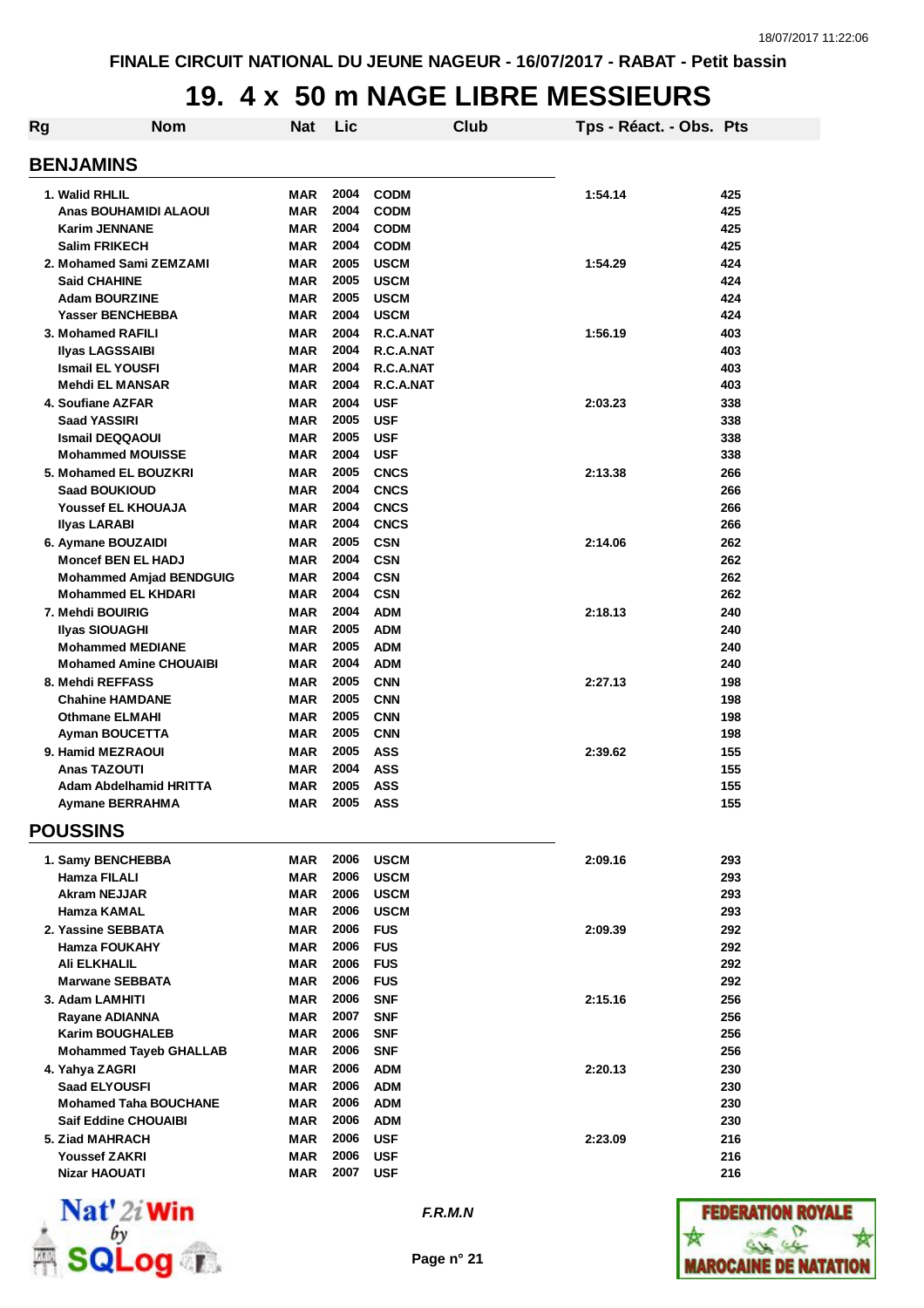#### **19. 4 x 50 m NAGE LIBRE MESSIEURS**

| Rg | <b>Nom</b>                            | <b>Nat</b> | <b>Lic</b> |            | Club | Tps - Réact. - Obs. Pts |     |
|----|---------------------------------------|------------|------------|------------|------|-------------------------|-----|
|    | <b>POUSSINS</b>                       |            |            |            |      |                         |     |
|    | <b>Omar EL MARKHI</b>                 | MAR        | 2006       | <b>USF</b> |      |                         | 216 |
|    | 6. Ziad BOURAOUD                      | MAR        | 2007       | R.C.A.NAT  |      | 2:27.50                 | 197 |
|    | <b>Mohamed Hamza HAJOUANE</b>         | <b>MAR</b> | 2006       | R.C.A.NAT  |      |                         | 197 |
|    | <b>Saad SLIM</b>                      | MAR        | 2006       | R.C.A.NAT  |      |                         | 197 |
|    | <b>Yasser MAHLI</b>                   | <b>MAR</b> | 2006       | R.C.A.NAT  |      |                         | 197 |
|    | 7. Youssef OUTAHAJALA                 | <b>MAR</b> | 2006       | <b>CNN</b> |      | 2:27.80                 | 196 |
|    | <b>Mohammed ELOTMANY</b>              | <b>MAR</b> | 2007       | <b>CNN</b> |      |                         | 196 |
|    | Yasser MOUKAFI                        | MAR        | 2006       | <b>CNN</b> |      |                         | 196 |
|    | <b>Yassine MIFTAH</b>                 | MAR        | 2006       | <b>CNN</b> |      |                         | 196 |
|    | 8. Ahmed Yassine SEYAR                | <b>MAR</b> | 2006       | <b>ASS</b> |      | 2:40.91                 | 151 |
|    | <b>Haytam BARAKAT</b>                 | <b>MAR</b> | 2007       | <b>ASS</b> |      |                         | 151 |
|    | <b>Mohamed Naji TOUIMI BENJELLOUN</b> | <b>MAR</b> | 2007       | <b>ASS</b> |      |                         | 151 |
|    | <b>Youssef BEKKAOUI</b>               | MAR        | 2006       | <b>ASS</b> |      |                         | 151 |



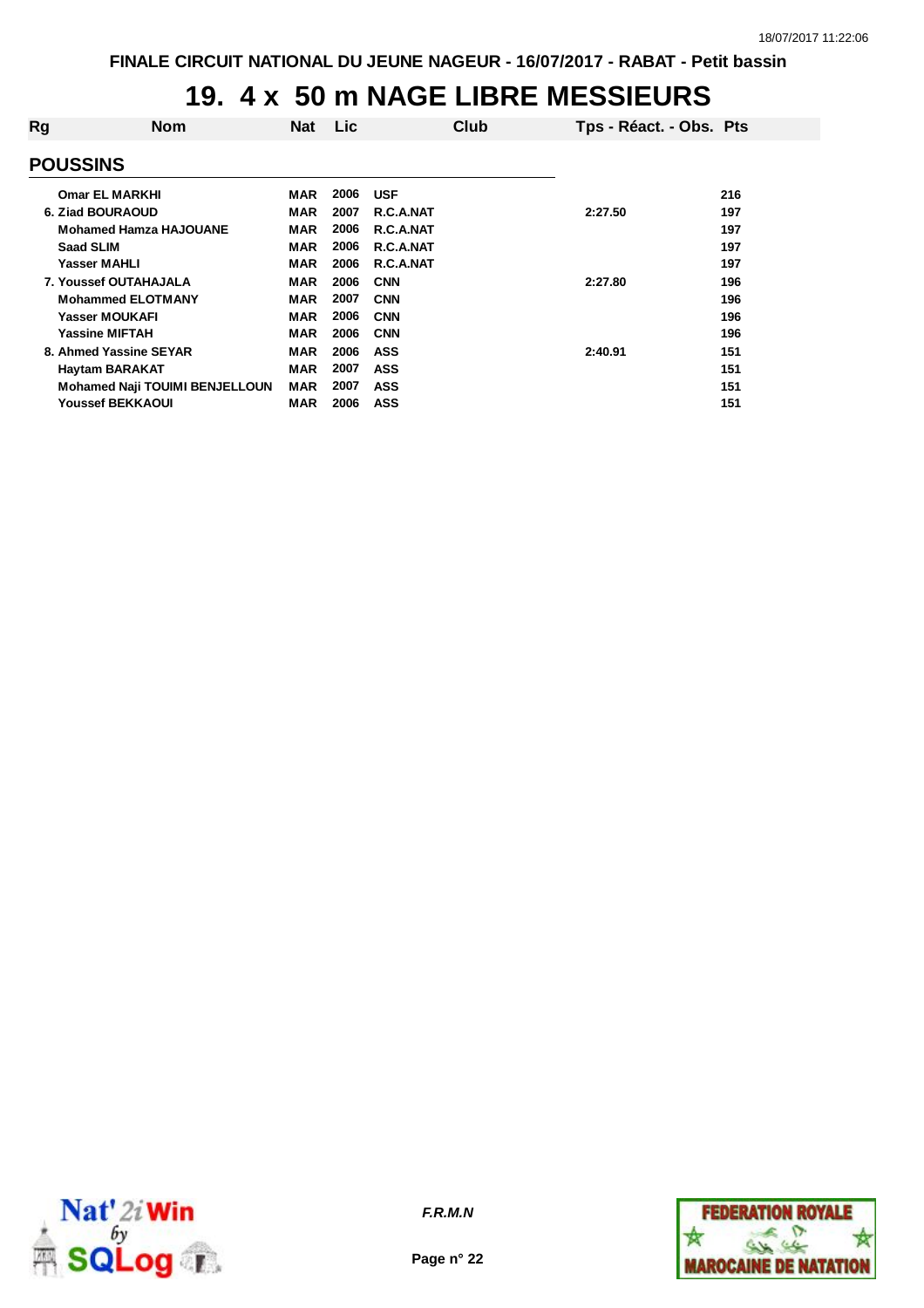### **20. 4 x 50 m NAGE LIBRE DAMES**

| Rg | <b>Nom</b>                                          | Nat                      | Lic          |                          | Club | Tps - Réact. - Obs. Pts |            |
|----|-----------------------------------------------------|--------------------------|--------------|--------------------------|------|-------------------------|------------|
|    | <b>BENJAMINS</b>                                    |                          |              |                          |      |                         |            |
|    | 1. Hiba CHOUAIBI                                    | <b>MAR</b>               | 2004         | <b>USCM</b>              |      | 2:00.86                 | 536        |
|    | Lina DANNA                                          | <b>MAR</b>               | 2005         | <b>USCM</b>              |      |                         | 536        |
|    | <b>Maha BASKACH</b>                                 | <b>MAR</b>               | 2005         | <b>USCM</b>              |      |                         | 536        |
|    | <b>Hiba BOURZINE</b>                                | <b>MAR</b>               | 2004         | <b>USCM</b>              |      |                         | 536        |
|    | 2. Meryem AIT BENALI                                | <b>MAR</b>               | 2004         | <b>CODM</b>              |      | 2:02.38                 | 516        |
|    | Nada DJEBLI                                         | MAR                      | 2005         | <b>CODM</b>              |      |                         | 516        |
|    | Basma KADI                                          | MAR                      | 2004         | <b>CODM</b>              |      |                         | 516        |
|    | <b>Maroua LAISSAOUI</b>                             | <b>MAR</b>               | 2004         | <b>CODM</b>              |      |                         | 516        |
|    | 3. Meryem HOSNI                                     | <b>MAR</b>               | 2005         | <b>ACK</b>               |      | 2:05.03                 | 484        |
|    | Mouna Yassmina MASAIF                               | <b>MAR</b>               | 2005         | <b>ACK</b>               |      |                         | 484        |
|    | <b>Abrare BELRHITI</b><br><b>Malak BOUSSOUF</b>     | MAR<br><b>MAR</b>        | 2004<br>2004 | <b>ACK</b><br><b>ACK</b> |      |                         | 484<br>484 |
|    | 4. Nada JALAL                                       | <b>MAR</b>               | 2004         | R.C.A.NAT                |      | 2:05.13                 | 483        |
|    | Aya ICHOU                                           | <b>MAR</b>               | 2004         | R.C.A.NAT                |      |                         | 483        |
|    | <b>Hind DOUHA</b>                                   | <b>MAR</b>               | 2005         | R.C.A.NAT                |      |                         | 483        |
|    | <b>Ibtissam RACHID</b>                              | <b>MAR</b>               | 2004         | R.C.A.NAT                |      |                         | 483        |
|    | 5. Douaa EDDAHBI                                    | <b>MAR</b>               | 2005         | <b>WAC</b>               |      | 2:07.28                 | 459        |
|    | <b>Chahd MACHKOUR</b>                               | <b>MAR</b>               | 2004         | <b>WAC</b>               |      |                         | 459        |
|    | <b>IIII BELHOCINE</b>                               | <b>MAR</b>               | 2005         | <b>WAC</b>               |      |                         | 459        |
|    | <b>Nisrine FIRAS</b>                                | <b>MAR</b>               | 2004         | <b>WAC</b>               |      |                         | 459        |
|    | 6. Jennate RIMI                                     | <b>MAR</b>               | 2005         | <b>FUS</b>               |      | 2:07.59                 | 456        |
|    | <b>Rime Ines EL RHOUBARI</b>                        | <b>MAR</b>               | 2004         | <b>FUS</b>               |      |                         | 456        |
|    | <b>Lina GABOUNE</b>                                 | <b>MAR</b>               | 2004         | <b>FUS</b>               |      |                         | 456        |
|    | <b>Oumnia SEBBATA</b>                               | MAR                      | 2005         | <b>FUS</b>               |      |                         | 456        |
|    | 7. Imane BAMHAOUED                                  | MAR                      | 2004         | A.S.F.A.R                |      | 2:15.23                 | 383        |
|    | <b>Chahd BELEKBIRA</b>                              | <b>MAR</b>               | 2004         | A.S.F.A.R                |      |                         | 383        |
|    | <b>Abir ELFARSSI</b>                                | MAR                      | 2005         | A.S.F.A.R                |      |                         | 383        |
|    | Aicha EL BEKALI                                     | MAR                      | 2004         | A.S.F.A.R                |      |                         | 383        |
|    | 8. Malak LAMHITI                                    | MAR                      | 2004         | <b>SNF</b>               |      | 2:15.50                 | 380        |
|    | Lina OUDGHIRI IDRISSI HASSANI<br><b>Sofia SAIDI</b> | <b>MAR</b><br><b>MAR</b> | 2004<br>2005 | <b>SNF</b>               |      |                         | 380        |
|    | Doha TABERKANT                                      | <b>MAR</b>               | 2004         | <b>SNF</b><br><b>SNF</b> |      |                         | 380<br>380 |
|    | 9. Hind BAGHDAD                                     | MAR                      | 2004         | <b>CSN</b>               |      | 2:23.98                 | 317        |
|    | Aya BENMOUSSA                                       | <b>MAR</b>               | 2005         | <b>CSN</b>               |      |                         | 317        |
|    | <b>Hiba GHOUDANE</b>                                | MAR                      | 2004         | <b>CSN</b>               |      |                         | 317        |
|    | <b>Malak IGOUZAL</b>                                | MAR                      | 2005         | <b>CSN</b>               |      |                         | 317        |
|    | 10. Rima BADOUI                                     | MAR                      | 2004         | ASS                      |      | 2:29.21                 | 285        |
|    | <b>Imane BOUTARBOUCH</b>                            | MAR                      | 2004         | <b>ASS</b>               |      |                         | 285        |
|    | <b>Ines BOUMALEK</b>                                | <b>MAR</b>               | 2005         | <b>ASS</b>               |      |                         | 285        |
|    | <b>Sara BELLAMINE</b>                               | MAR                      | 2004         | <b>ASS</b>               |      |                         | 285        |
|    | 11. Alae BOUIRKI                                    | <b>MAR</b>               | 2005         | <b>CNN</b>               |      | 2:31.06                 | 274        |
|    | <b>Zineb SAIFI</b>                                  | MAR                      | 2005         | <b>CNN</b>               |      |                         | 274        |
|    | <b>Marwa ALAOUI</b>                                 | <b>MAR</b>               | 2004         | <b>CNN</b>               |      |                         | 274        |
|    | <b>Nour Elhouda YOUSFI</b>                          | MAR                      | 2005         | <b>CNN</b>               |      |                         | 274        |
|    | 12. Oumaima UHAMMOUCH                               | MAR                      | 2005         | <b>ADM</b>               |      | 2:38.45                 | 238        |
|    | <b>Wiam MEDIANE</b>                                 | MAR                      | 2005         | <b>ADM</b>               |      |                         | 238        |
|    | <b>Widad ECHAFAKI</b>                               | MAR                      | 2004         | <b>ADM</b>               |      |                         | 238        |
|    | Nada YAHI                                           | MAR                      | 2004         | <b>ADM</b>               |      |                         | 238        |
|    | <b>POUSSINS</b>                                     |                          |              |                          |      |                         |            |
|    | 1. Sarah LACOMBE                                    | MAR                      | 2007         | <b>JIHA</b>              |      | 2:24.19                 | 316        |
|    | <b>Lina EL OUADIH</b>                               | MAR                      | 2006         | <b>JIHA</b>              |      |                         | 316        |
|    | <b>Ghita ALADLOUNI</b>                              | MAR                      | 2006         | <b>JIHA</b>              |      |                         | 316        |
|    | Douaa LEZREK                                        | MAR                      | 2006         | <b>JIHA</b>              |      |                         | 316        |
|    | 2. Nour El Houda BENSALEH                           | MAR                      | 2007         | <b>FUS</b>               |      | 2:24.34                 | 315        |
|    | Sofia GARNOUSSI                                     | <b>MAR</b>               | 2006         | <b>FUS</b>               |      |                         | 315        |
|    | <b>Meryem BAHAJOUB</b>                              | MAR                      | 2006         | <b>FUS</b>               |      |                         | 315        |
|    |                                                     |                          |              |                          |      |                         |            |



*F.R.M.N*